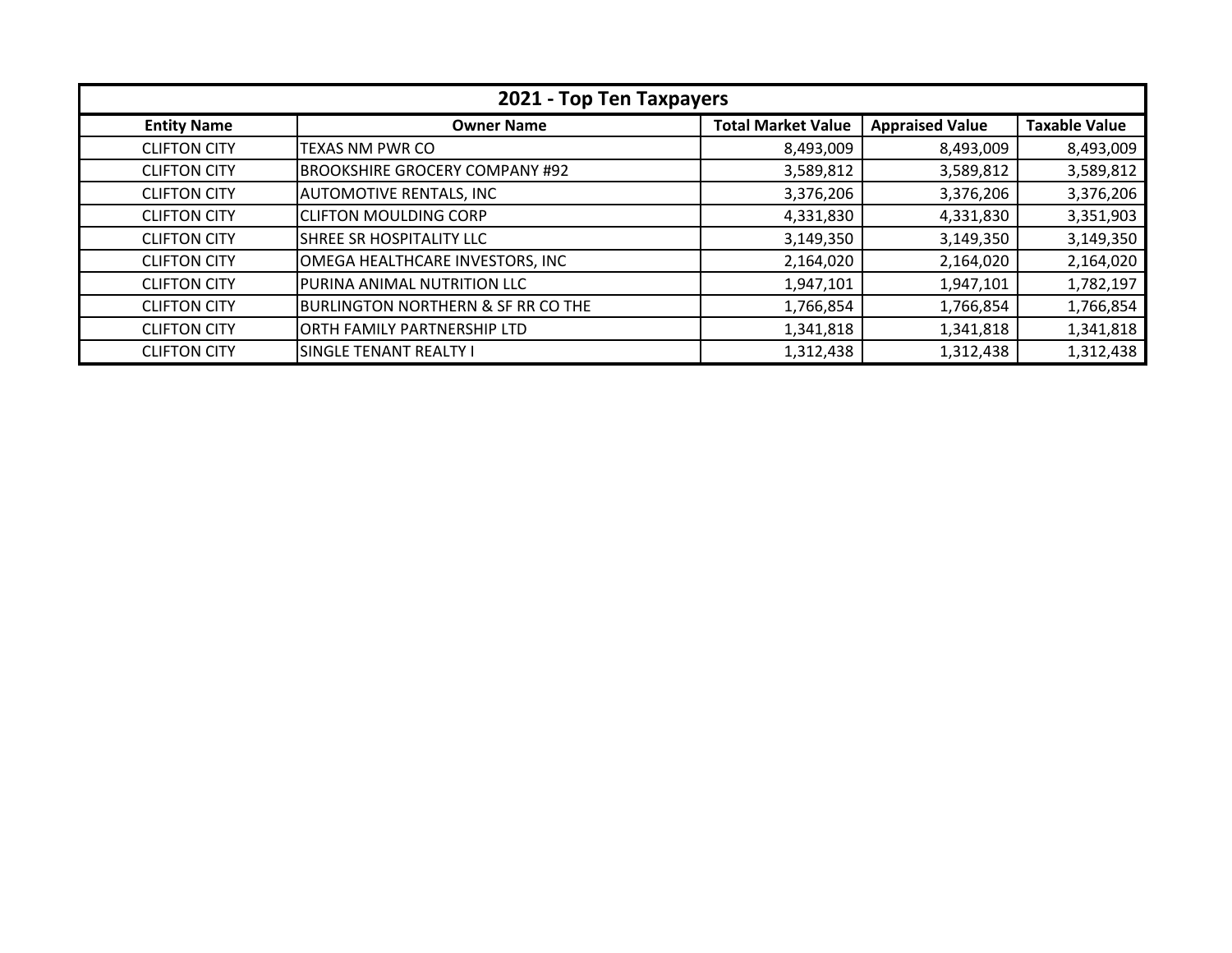| 2021 - Top Ten Taxpayers |                                               |                           |                        |                      |
|--------------------------|-----------------------------------------------|---------------------------|------------------------|----------------------|
| <b>Entity Name</b>       | <b>Owner Name</b>                             | <b>Total Market Value</b> | <b>Appraised Value</b> | <b>Taxable Value</b> |
| <b>BOSQUE COUNTY</b>     | CALPINE BOSQUE ENERGY CENTER, LLC             | 178,063,387               | 178,063,387            | 143,827,887          |
| <b>BOSQUE COUNTY</b>     | LONE STAR TRANSMISSION                        | 64,499,232                | 64,499,232             | 64,499,232           |
| <b>BOSQUE COUNTY</b>     | LONE STAR NGL PIPELINE, LP (977)              | 51,566,207                | 51,566,207             | 51,566,207           |
| <b>BOSQUE COUNTY</b>     | <b>BURLINGTON NORTHERN &amp; SF RR CO THE</b> | 48,875,233                | 48,875,233             | 48,875,233           |
| <b>BOSQUE COUNTY</b>     | LHOIST NORTH AMERICA OF TEXAS, LTD            | 38,531,873                | 36,320,116             | 35,511,089           |
| <b>BOSQUE COUNTY</b>     | TEXAS NM PWR CO                               | 34,913,193                | 34,913,193             | 34,913,193           |
| <b>BOSQUE COUNTY</b>     | <b>BRAZOS ELECTRIC POWER COOPERATIVE INC</b>  | 23,411,503                | 23,411,503             | 23,411,503           |
| <b>BOSQUE COUNTY</b>     | <b>GEARENCH MFG INC</b>                       | 16,695,928                | 16,587,675             | 16,587,675           |
| <b>BOSQUE COUNTY</b>     | <b>ATMOS ENERGY/MID-TEX DIV</b>               | 14,271,683                | 14,271,683             | 14,271,683           |
| <b>BOSQUE COUNTY</b>     | TPE WHITNEY SOLAR LAND HOLDINGS LLC           | 12,349,860                | 12,349,860             | 12,349,860           |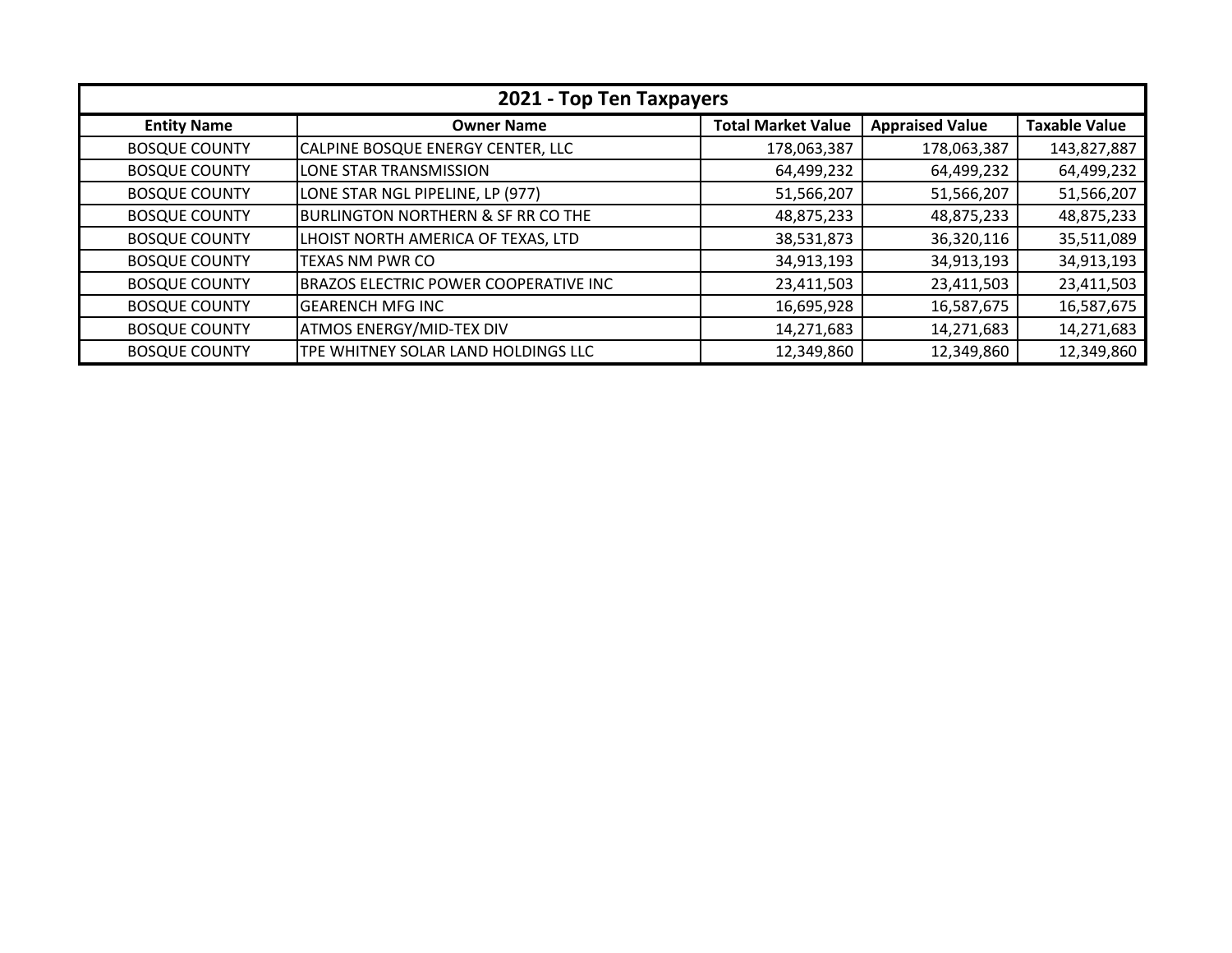| 2021 - Top Ten Taxpayers |                                         |                           |                        |                      |
|--------------------------|-----------------------------------------|---------------------------|------------------------|----------------------|
| <b>Entity Name</b>       | <b>Owner Name</b>                       | <b>Total Market Value</b> | <b>Appraised Value</b> | <b>Taxable Value</b> |
| <b>CHINA SPRING ISD</b>  | VERA, ERASMO SR & JENNIFER R            | 1,151,740                 | 907,674                | 907,674              |
| <b>CHINA SPRING ISD</b>  | <b>VERA, ERASMO &amp; JENNIFER R</b>    | 1,006,353                 | 855,668                | 830,668              |
| <b>CHINA SPRING ISD</b>  | BRANDENBURG, JACQUELYN & STACEY L EWING | 677,170                   | 631,375                | 601,375              |
| <b>CHINA SPRING ISD</b>  | <b>INGRAM, J C &amp; BETTY</b>          | 868,395                   | 573,138                | 538,138              |
| <b>CHINA SPRING ISD</b>  | SHANKLE, TERESA J                       | 563,320                   | 563,320                | 528,320              |
| <b>CHINA SPRING ISD</b>  | DOMINGUEZ, LAVERNE O PICKLE             | 589,790                   | 543,925                | 508,925              |
| <b>CHINA SPRING ISD</b>  | WERNETTE, PAUL & TARVAH                 | 507,195                   | 507,195                | 482,195              |
| <b>CHINA SPRING ISD</b>  | <b>PRICE, JAMES BRADLEY</b>             | 460,397                   | 460,397                | 460,397              |
| <b>CHINA SPRING ISD</b>  | <b>BELVILLE, KEITH</b>                  | 614,180                   | 420,662                | 420,662              |
| <b>CHINA SPRING ISD</b>  | WHITE, PATRICIA A LTE                   | 503,521                   | 442,336                | 407,336              |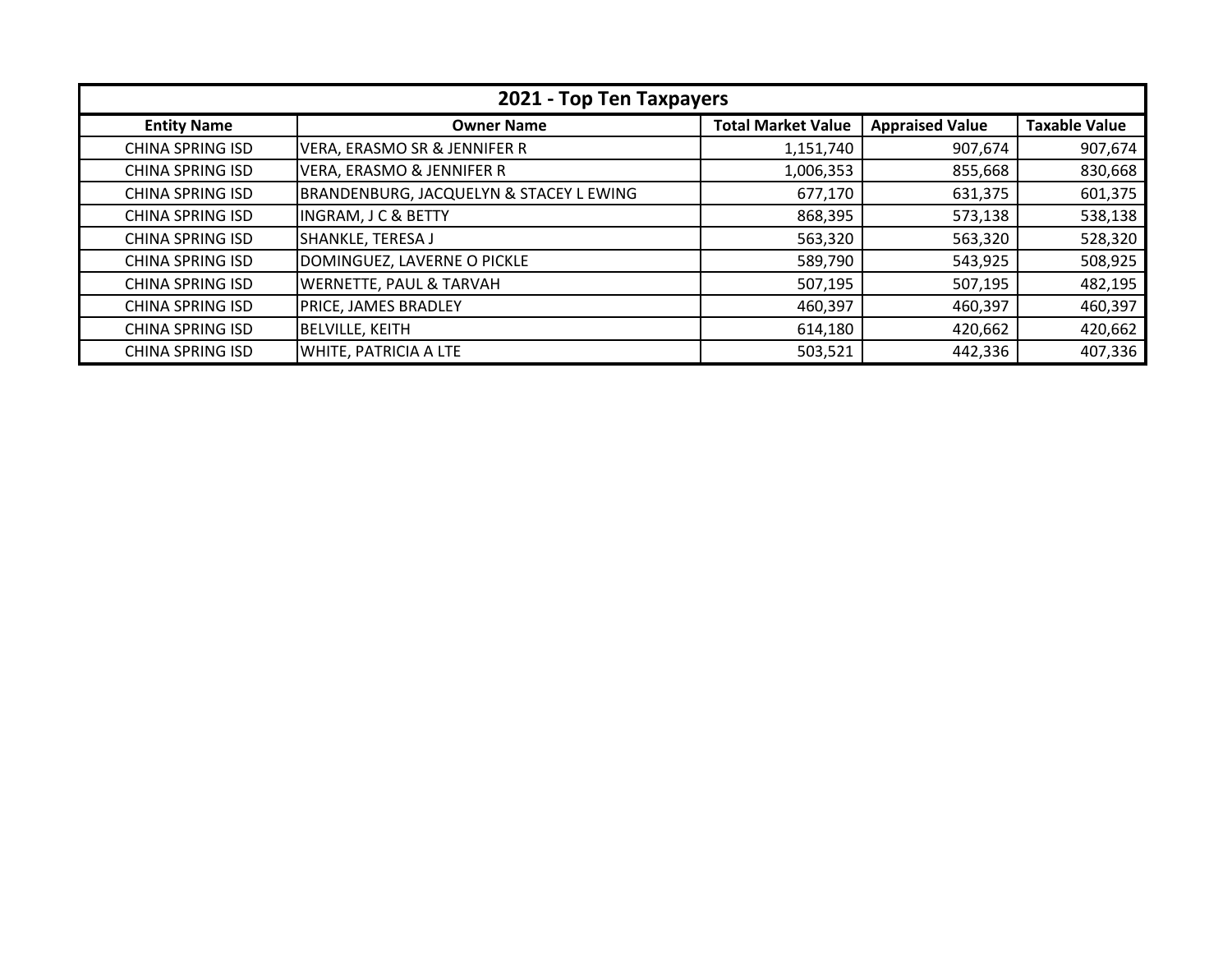| 2021 - Top Ten Taxpayers      |                                               |                           |                        |                      |
|-------------------------------|-----------------------------------------------|---------------------------|------------------------|----------------------|
| <b>Entity Name</b>            | <b>Owner Name</b>                             | <b>Total Market Value</b> | <b>Appraised Value</b> | <b>Taxable Value</b> |
| <b>BOSQUE COUNTY HOSPITAL</b> | CALPINE BOSQUE ENERGY CENTER, LLC             | 178,063,387               | 178,063,387            | 143,827,887          |
| <b>BOSQUE COUNTY HOSPITAL</b> | LONE STAR TRANSMISSION                        | 64,499,232                | 64,499,232             | 64,499,232           |
| <b>BOSQUE COUNTY HOSPITAL</b> | LONE STAR NGL PIPELINE, LP (977)              | 51,566,207                | 51,566,207             | 51,566,207           |
| <b>BOSQUE COUNTY HOSPITAL</b> | <b>BURLINGTON NORTHERN &amp; SF RR CO THE</b> | 37,653,939                | 37,653,939             | 37,653,939           |
| <b>BOSQUE COUNTY HOSPITAL</b> | LHOIST NORTH AMERICA OF TEXAS, LTD            | 38,531,873                | 36,320,116             | 35,511,089           |
| <b>BOSQUE COUNTY HOSPITAL</b> | <b>TEXAS NM PWR CO</b>                        | 34,913,193                | 34,913,193             | 34,913,193           |
| <b>BOSQUE COUNTY HOSPITAL</b> | <b>BRAZOS ELECTRIC POWER COOPERATIVE INC</b>  | 23,411,503                | 23,411,503             | 23,411,503           |
| <b>BOSQUE COUNTY HOSPITAL</b> | <b>GEARENCH MFG INC</b>                       | 16,695,928                | 16,587,675             | 16,587,675           |
| <b>BOSQUE COUNTY HOSPITAL</b> | <b>ATMOS ENERGY/MID-TEX DIV</b>               | 14,271,683                | 14,271,683             | 14,271,683           |
| <b>BOSQUE COUNTY HOSPITAL</b> | TPE WHITNEY SOLAR LAND HOLDINGS LLC           | 12,349,860                | 12,349,860             | 12,349,860           |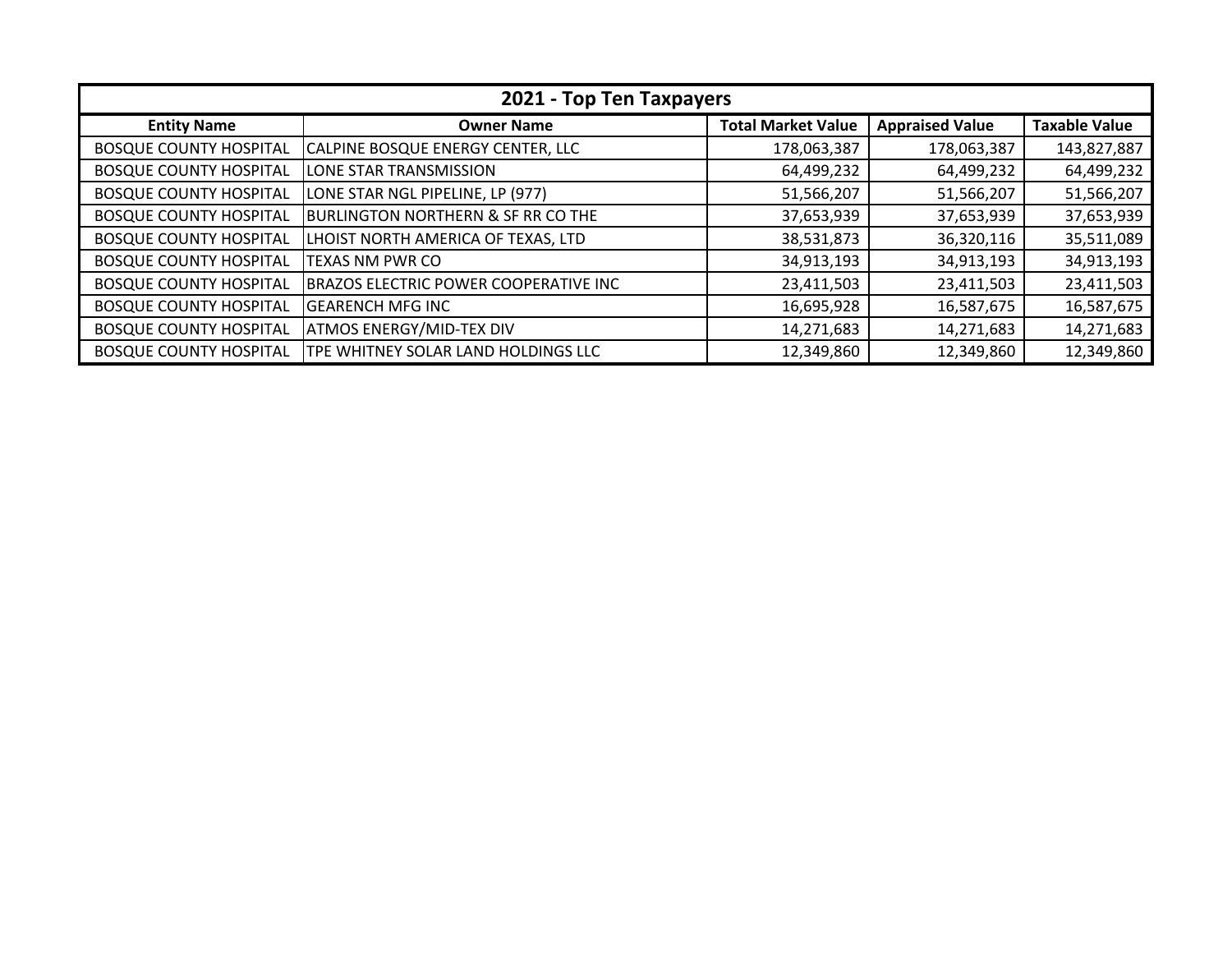| 2021 - Top Ten Taxpayers |                                               |                           |                        |                      |
|--------------------------|-----------------------------------------------|---------------------------|------------------------|----------------------|
| <b>Entity Name</b>       | <b>Owner Name</b>                             | <b>Total Market Value</b> | <b>Appraised Value</b> | <b>Taxable Value</b> |
| ESD.                     | CALPINE BOSQUE ENERGY CENTER, LLC             | 178,063,387               | 178,063,387            | 143,827,887          |
| ESD.                     | LONE STAR TRANSMISSION                        | 64,499,232                | 64,499,232             | 64,499,232           |
| <b>ESD</b>               | LONE STAR NGL PIPELINE, LP (977)              | 51,566,207                | 51,566,207             | 51,566,207           |
| <b>ESD</b>               | <b>BURLINGTON NORTHERN &amp; SF RR CO THE</b> | 37,653,939                | 37,653,939             | 37,653,939           |
| <b>ESD</b>               | LHOIST NORTH AMERICA OF TEXAS, LTD            | 38,531,873                | 36,320,116             | 35,511,089           |
| <b>ESD</b>               | TEXAS NM PWR CO                               | 34,913,193                | 34,913,193             | 34,913,193           |
| <b>ESD</b>               | <b>BRAZOS ELECTRIC POWER COOPERATIVE INC</b>  | 23,411,503                | 23,411,503             | 23,411,503           |
| <b>ESD</b>               | <b>GEARENCH MFG INC</b>                       | 16,695,928                | 16,587,675             | 16,587,675           |
| <b>ESD</b>               | <b>ATMOS ENERGY/MID-TEX DIV</b>               | 14,271,683                | 14,271,683             | 14,271,683           |
| <b>ESD</b>               | TPE WHITNEY SOLAR LAND HOLDINGS LLC           | 12,349,860                | 12,349,860             | 12,349,860           |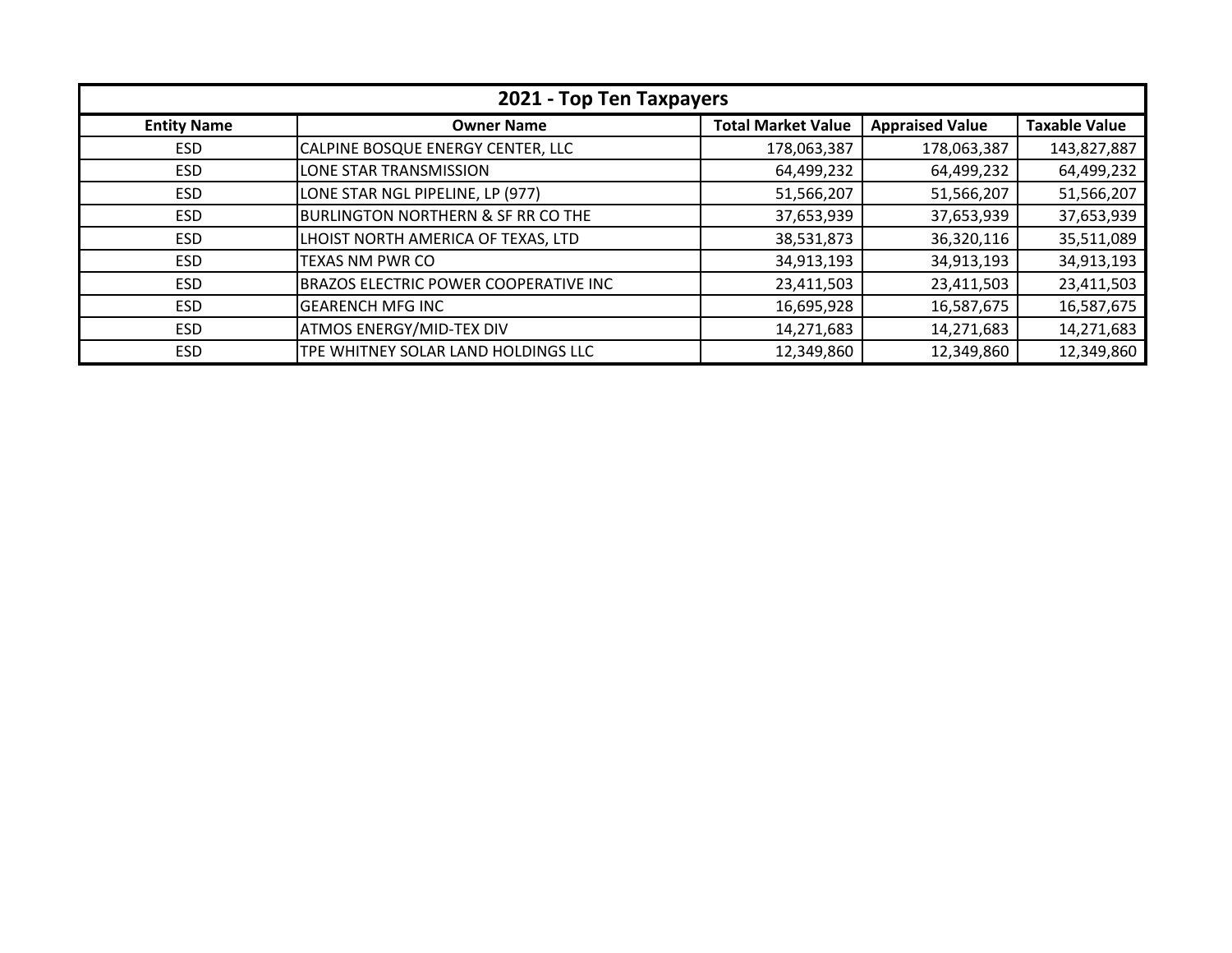| 2021 - Top Ten Taxpayers |                                               |                           |                        |                      |
|--------------------------|-----------------------------------------------|---------------------------|------------------------|----------------------|
| <b>Entity Name</b>       | <b>Owner Name</b>                             | <b>Total Market Value</b> | <b>Appraised Value</b> | <b>Taxable Value</b> |
| <b>CONS GROUNDWATER</b>  | CALPINE BOSQUE ENERGY CENTER, LLC             | 178,063,387               | 178,063,387            | 143,827,887          |
| <b>CONS GROUNDWATER</b>  | LONE STAR TRANSMISSION                        | 64,499,232                | 64,499,232             | 64,499,232           |
| <b>CONS GROUNDWATER</b>  | LONE STAR NGL PIPELINE, LP (977)              | 51,566,207                | 51,566,207             | 51,566,207           |
| <b>CONS GROUNDWATER</b>  | <b>BURLINGTON NORTHERN &amp; SF RR CO THE</b> | 37,653,939                | 37,653,939             | 37,653,939           |
| <b>CONS GROUNDWATER</b>  | LHOIST NORTH AMERICA OF TEXAS, LTD            | 38,531,873                | 36,320,116             | 35,511,089           |
| <b>CONS GROUNDWATER</b>  | TEXAS NM PWR CO                               | 34,913,193                | 34,913,193             | 34,913,193           |
| <b>CONS GROUNDWATER</b>  | BRAZOS ELECTRIC POWER COOPERATIVE INC         | 23,411,503                | 23,411,503             | 23,411,503           |
| <b>CONS GROUNDWATER</b>  | <b>GEARENCH MFG INC</b>                       | 16,695,928                | 16,587,675             | 16,587,675           |
| <b>CONS GROUNDWATER</b>  | <b>ATMOS ENERGY/MID-TEX DIV</b>               | 14,271,683                | 14,271,683             | 14,271,683           |
| <b>CONS GROUNDWATER</b>  | TPE WHITNEY SOLAR LAND HOLDINGS LLC           | 12,349,860                | 12,349,860             | 12,349,860           |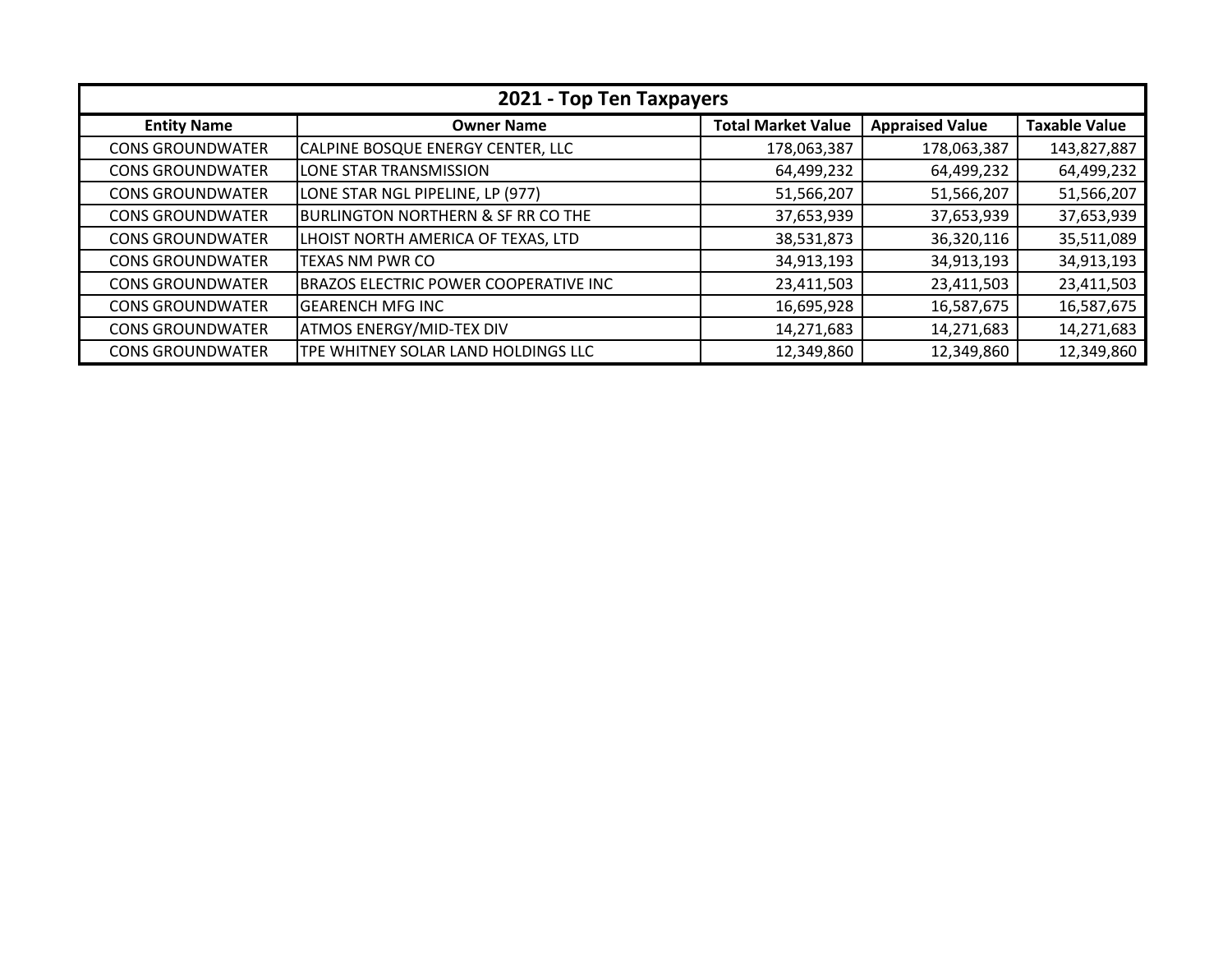| 2021 - Top Ten Taxpayers  |                                            |                           |                        |                      |
|---------------------------|--------------------------------------------|---------------------------|------------------------|----------------------|
| <b>Entity Name</b>        | <b>Owner Name</b>                          | <b>Total Market Value</b> | <b>Appraised Value</b> | <b>Taxable Value</b> |
| <b>CRANFILLS GAP CITY</b> | FIRST SECURITY STATE BANK OF CRANFILLS GAP | 414,452                   | 414,452                | 414,452              |
| <b>CRANFILLS GAP CITY</b> | MOORE, (JAMES) E                           | 392,505                   | 392,505                | 392,505              |
| <b>CRANFILLS GAP CITY</b> | LEE, BARBARA A                             | 341,923                   | 297,468                | 297,468              |
| <b>CRANFILLS GAP CITY</b> | MORA, MARK P & LEA M                       | 247,828                   | 247,828                | 247,828              |
| <b>CRANFILLS GAP CITY</b> | <b>CRICKET BOX INC, THE</b>                | 246,039                   | 246,039                | 246,039              |
| <b>CRANFILLS GAP CITY</b> | SMITH, MICHAEL L                           | 245,952                   | 245,952                | 245,952              |
| <b>CRANFILLS GAP CITY</b> | CARLSON, OWEN                              | 319,353                   | 218,907                | 218,907              |
| <b>CRANFILLS GAP CITY</b> | <b>CULP, JOHN D &amp; MARY E</b>           | 198,017                   | 198,017                | 198,017              |
| <b>CRANFILLS GAP CITY</b> | MOORE, DALTON C & (ELAINE M)               | 284,387                   | 193,740                | 193,740              |
| <b>CRANFILLS GAP CITY</b> | CENTRAL TELEPHONE CO OF TEXAS              | 183,816                   | 183,816                | 183,816              |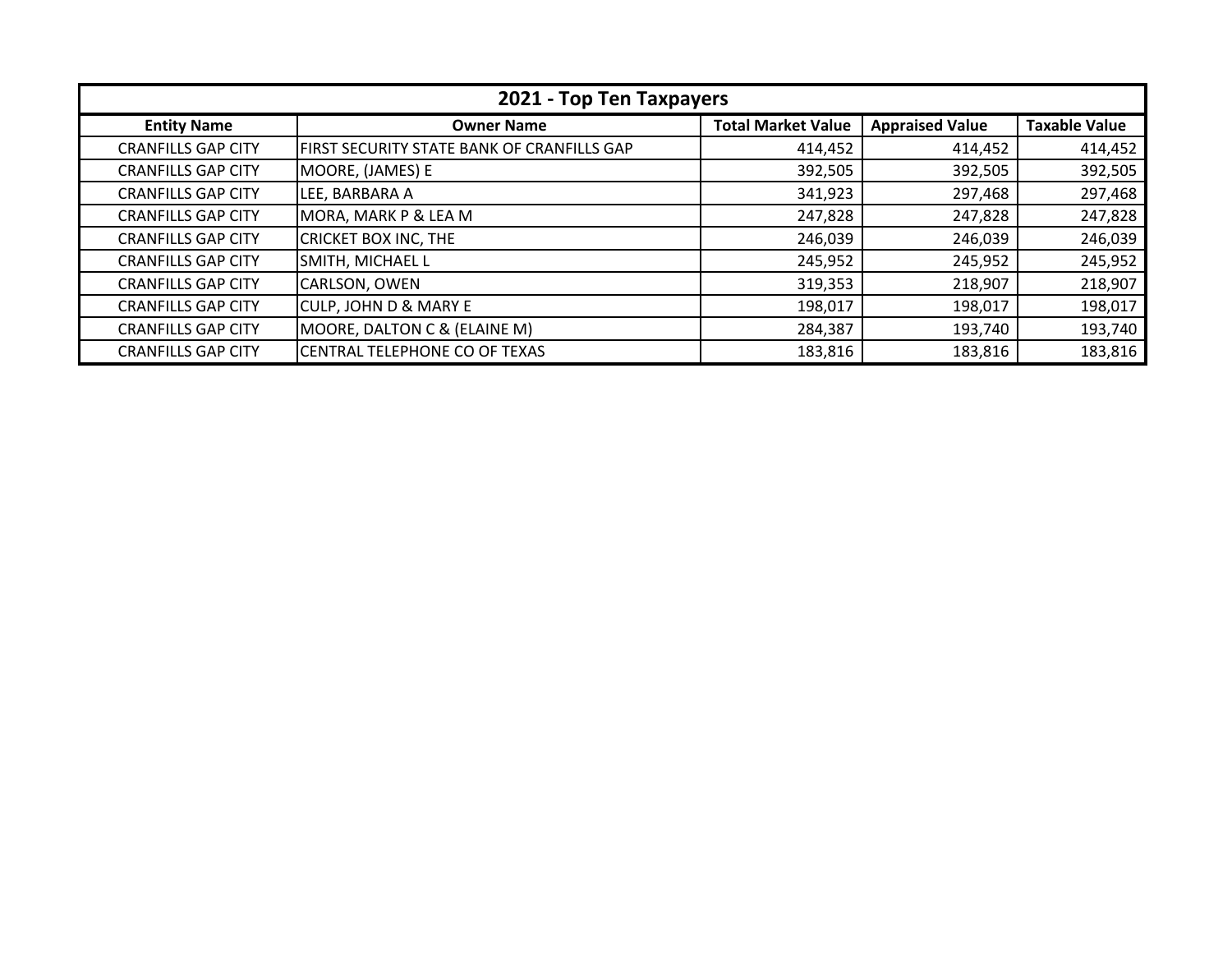| 2021 - Top Ten Taxpayers |                                              |                           |                        |                      |
|--------------------------|----------------------------------------------|---------------------------|------------------------|----------------------|
| <b>Entity Name</b>       | <b>Owner Name</b>                            | <b>Total Market Value</b> | <b>Appraised Value</b> | <b>Taxable Value</b> |
| <b>CLIFTON ISD</b>       | CALPINE BOSQUE ENERGY CENTER, LLC            | 178,063,387               | 178,063,387            | 143,827,887          |
| <b>CLIFTON ISD</b>       | <b>TEXAS NM PWR CO</b>                       | 20,829,141                | 20,829,141             | 20,829,141           |
| <b>CLIFTON ISD</b>       | <b>BRAZOS ELECTRIC POWER COOPERATIVE INC</b> | 20,518,105                | 20,518,105             | 20,518,105           |
| <b>CLIFTON ISD</b>       | LONE STAR TRANSMISSION                       | 19,952,117                | 19,952,117             | 19,952,117           |
| <b>CLIFTON ISD</b>       | <b>GEARENCH MFG INC</b>                      | 16,695,928                | 16,587,675             | 16,587,675           |
| <b>CLIFTON ISD</b>       | BURLINGTON NORTHERN & SF RR CO THE           | 11,275,450                | 11,275,450             | 11,275,450           |
| <b>CLIFTON ISD</b>       | <b>PARSONS INVESTMENTS LLC</b>               | 5,291,714                 | 5,291,714              | 5,291,714            |
| <b>CLIFTON ISD</b>       | HANSON AGGREGATES, INC                       | 5,267,638                 | 5,267,638              | 5,267,638            |
| <b>CLIFTON ISD</b>       | <b>CLIFTON MOULDING CORP</b>                 | 4,331,830                 | 4,331,830              | 4,167,768            |
| <b>CLIFTON ISD</b>       | <b>ATMOS ENERGY/MID-TEX DIV</b>              | 4,092,948                 | 4,092,948              | 4,092,948            |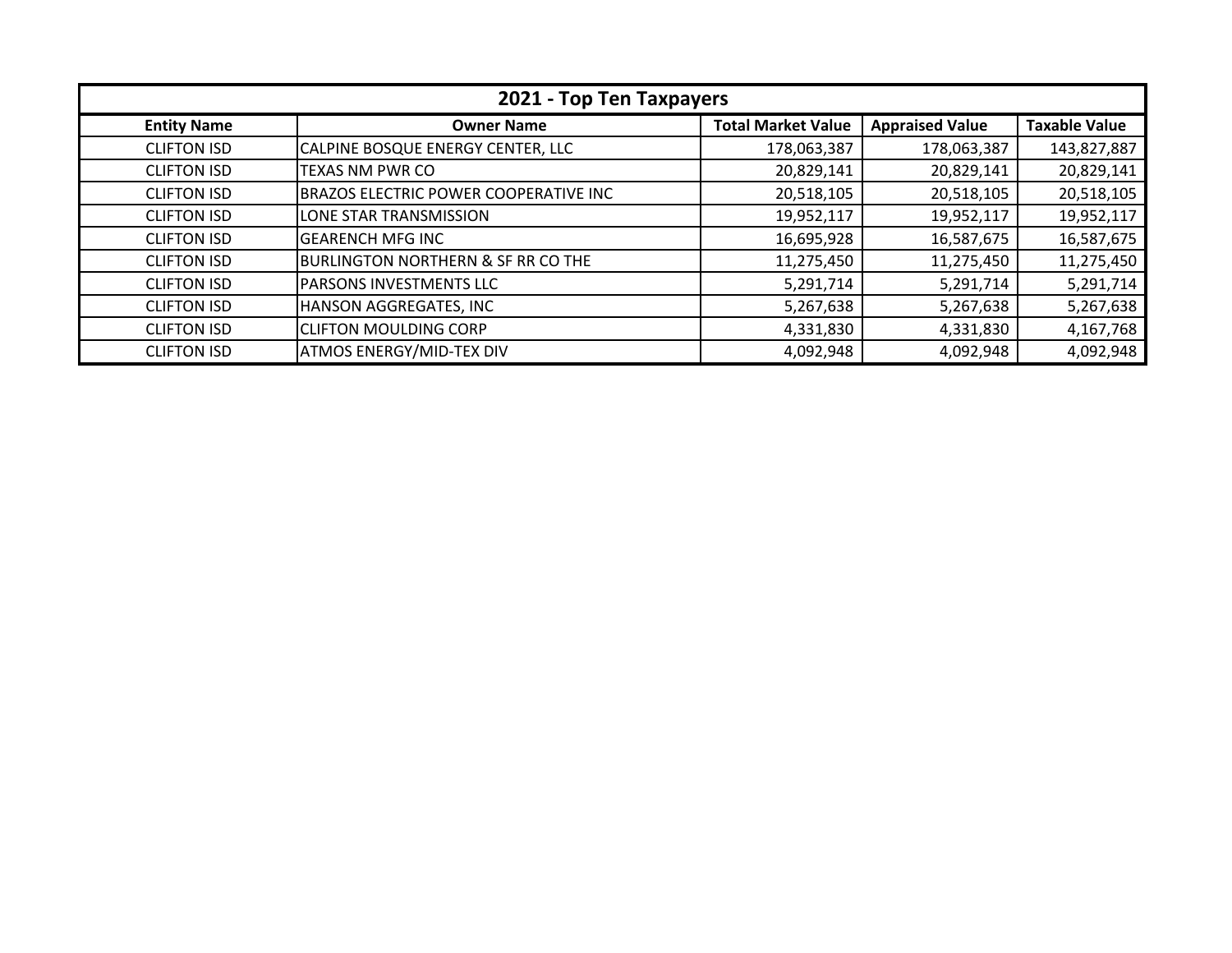| 2021 - Top Ten Taxpayers |                                  |                           |                        |                      |
|--------------------------|----------------------------------|---------------------------|------------------------|----------------------|
| <b>Entity Name</b>       | <b>Owner Name</b>                | <b>Total Market Value</b> | <b>Appraised Value</b> | <b>Taxable Value</b> |
| <b>IREDELL CITY</b>      | 4SES, LLC                        | 623,877                   | 623,877                | 623,877              |
| <b>IREDELL CITY</b>      | <b>OWEN, LARRY &amp; PATSY</b>   | 574,997                   | 568,168                | 568,168              |
| <b>IREDELL CITY</b>      | DAUGHTRY, BRENDA                 | 548,651                   | 548,651                | 548,651              |
| <b>IREDELL CITY</b>      | <b>TEXAS NM PWR CO</b>           | 356,238                   | 356,238                | 356,238              |
| <b>IREDELL CITY</b>      | <b>GILLENTINE, WILLIAM</b>       | 338,598                   | 338,598                | 338,598              |
| <b>IREDELL CITY</b>      | WUEMLING, STEPHEN L              | 347,934                   | 305,216                | 305,216              |
| <b>IREDELL CITY</b>      | TOVAR, TOMAS & IRENE             | 291,086                   | 291,086                | 291,086              |
| <b>IREDELL CITY</b>      | <b>FOUTS, TROY</b>               | 279,447                   | 248,379                | 248,379              |
| <b>IREDELL CITY</b>      | <b>SHIELDS, HELEN &amp; RYAN</b> | 233,908                   | 233,908                | 233,908              |
| <b>IREDELL CITY</b>      | BUSH, (U E)                      | 224,319                   | 224,319                | 224,319              |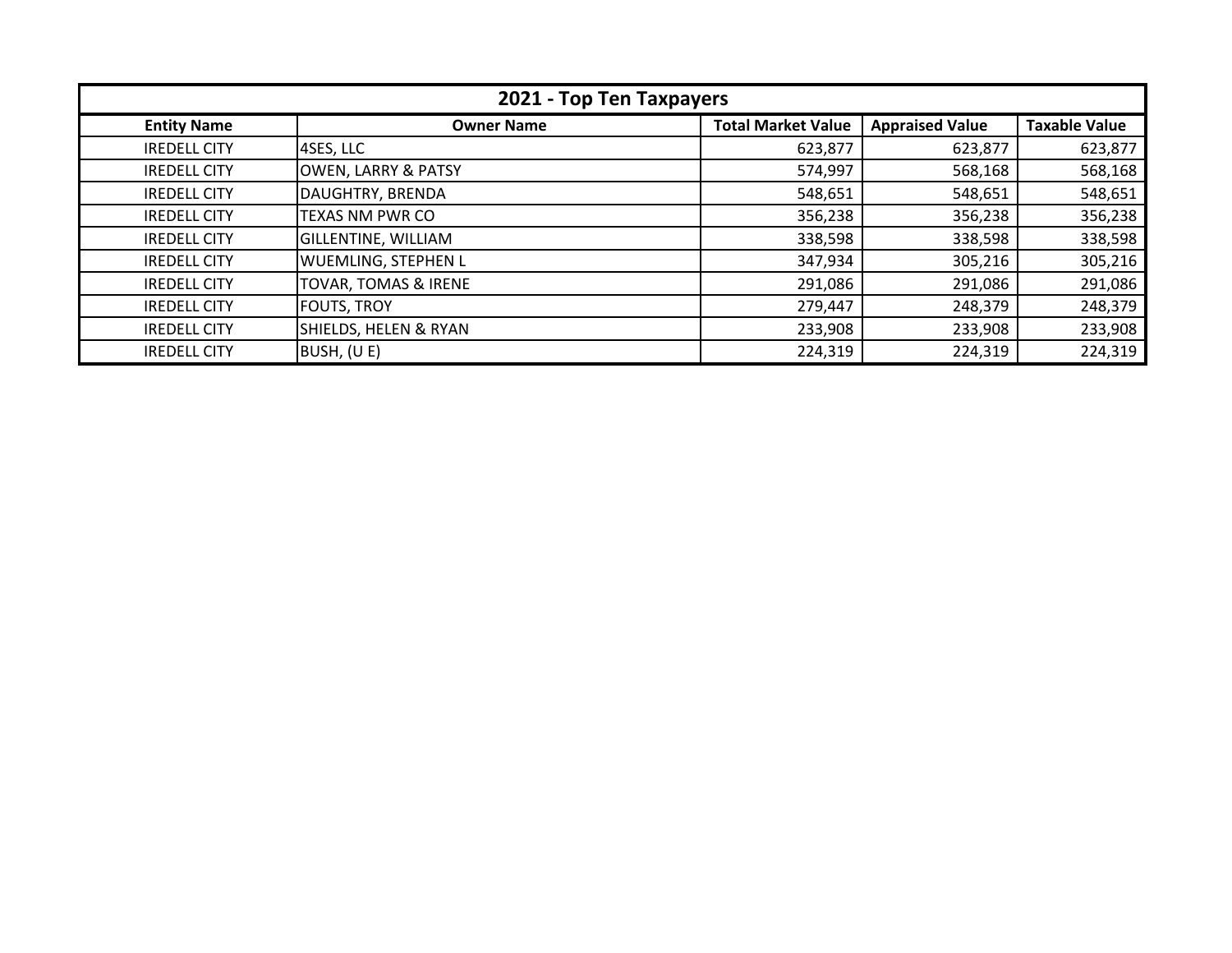| 2021 - Top Ten Taxpayers |                                        |                           |                        |                      |
|--------------------------|----------------------------------------|---------------------------|------------------------|----------------------|
| <b>Entity Name</b>       | <b>Owner Name</b>                      | <b>Total Market Value</b> | <b>Appraised Value</b> | <b>Taxable Value</b> |
| <b>CRANFILLS GAP ISD</b> | LONE STAR TRANSMISSION                 | 4,490,774                 | 4,490,774              | 4,490,774            |
| <b>CRANFILLS GAP ISD</b> | L E BROWN RANCH HOLDINGS LP            | 6,456,909                 | 3,061,085              | 3,061,085            |
| <b>CRANFILLS GAP ISD</b> | LAKE, DAVID & SHIRLEY                  | 17,194,248                | 1,846,058              | 1,846,058            |
| <b>CRANFILLS GAP ISD</b> | <b>BJKS PROPERTIES LTD</b>             | 5,855,910                 | 1,613,280              | 1,613,280            |
| <b>CRANFILLS GAP ISD</b> | WELLS, STEPHEN A & JUDY B              | 2,786,846                 | 1,227,620              | 1,192,620            |
| <b>CRANFILLS GAP ISD</b> | <b>BAR W BARKING CAT LTD</b>           | 5,850,235                 | 1,192,361              | 1,192,361            |
| <b>CRANFILLS GAP ISD</b> | <b>GORBETT ENTERPRISES, LTD</b>        | 4,811,037                 | 1,021,810              | 1,021,810            |
| <b>CRANFILLS GAP ISD</b> | THOMASON, R B & SIDNEY                 | 3,361,730                 | 989,997                | 954,997              |
| <b>CRANFILLS GAP ISD</b> | <b>GOOD, ROBERT H JR &amp; LAURA E</b> | 3,190,547                 | 904,367                | 879,367              |
| <b>CRANFILLS GAP ISD</b> | <b>GRELLE, MARTIN G &amp; JOYCE T</b>  | 1,718,310                 | 878,811                | 843,811              |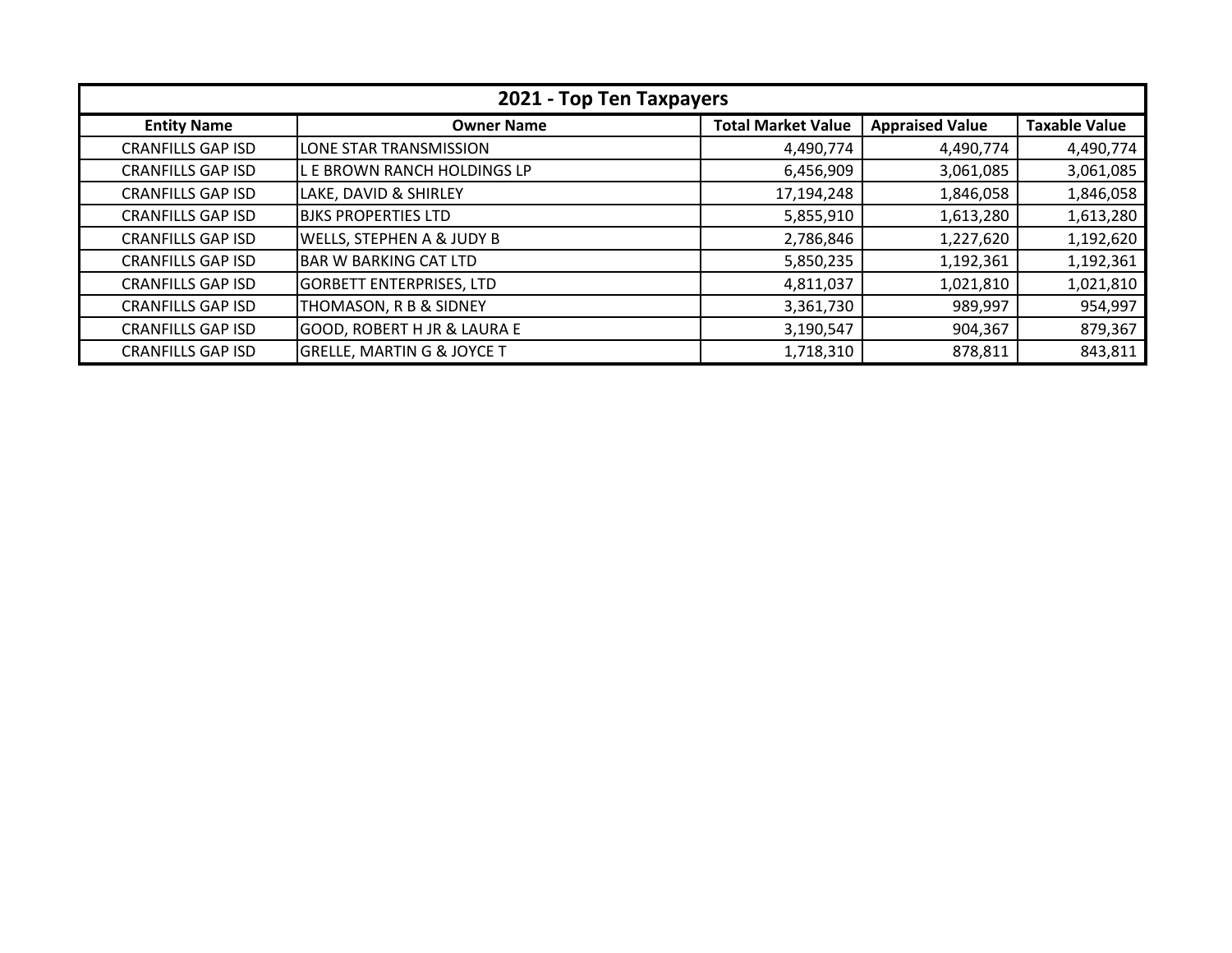| 2021 - Top Ten Taxpayers |                                               |                           |                        |                      |
|--------------------------|-----------------------------------------------|---------------------------|------------------------|----------------------|
| <b>Entity Name</b>       | <b>Owner Name</b>                             | <b>Total Market Value</b> | <b>Appraised Value</b> | <b>Taxable Value</b> |
| <b>MERIDIAN CITY</b>     | DOUBLE B FOODS, INC                           | 7,824,602                 | 7,824,602              | 7,824,602            |
| <b>MERIDIAN CITY</b>     | R MILLER FAMILY LP                            | 3,018,769                 | 2,978,904              | 2,978,904            |
| <b>MERIDIAN CITY</b>     | TEXAS NM PWR CO                               | 1,537,662                 | 1,537,662              | 1,537,662            |
| <b>MERIDIAN CITY</b>     | TPI MERIDIAN, LLC                             | 1,517,504                 | 1,517,504              | 1,517,504            |
| <b>MERIDIAN CITY</b>     | <b>BURLINGTON NORTHERN &amp; SF RR CO THE</b> | 1,355,797                 | 1,355,797              | 1,355,797            |
| <b>MERIDIAN CITY</b>     | YELLOW JACKET SOLAR LLC                       | 5,387,126                 | 5,387,126              | 1,077,425            |
| <b>MERIDIAN CITY</b>     | <b>IPIONEER BANK</b>                          | 975,647                   | 975,647                | 975,647              |
| <b>MERIDIAN CITY</b>     | <b>ATMOS ENERGY/MID-TEX DIV</b>               | 894,276                   | 894,276                | 894,276              |
| <b>MERIDIAN CITY</b>     | <b>MERIDIAN RIDGE HOMES LLC</b>               | 821,644                   | 821,644                | 821,644              |
| <b>MERIDIAN CITY</b>     | <b>KEITH PROPERTIES INC</b>                   | 733,840                   | 733,840                | 733,840              |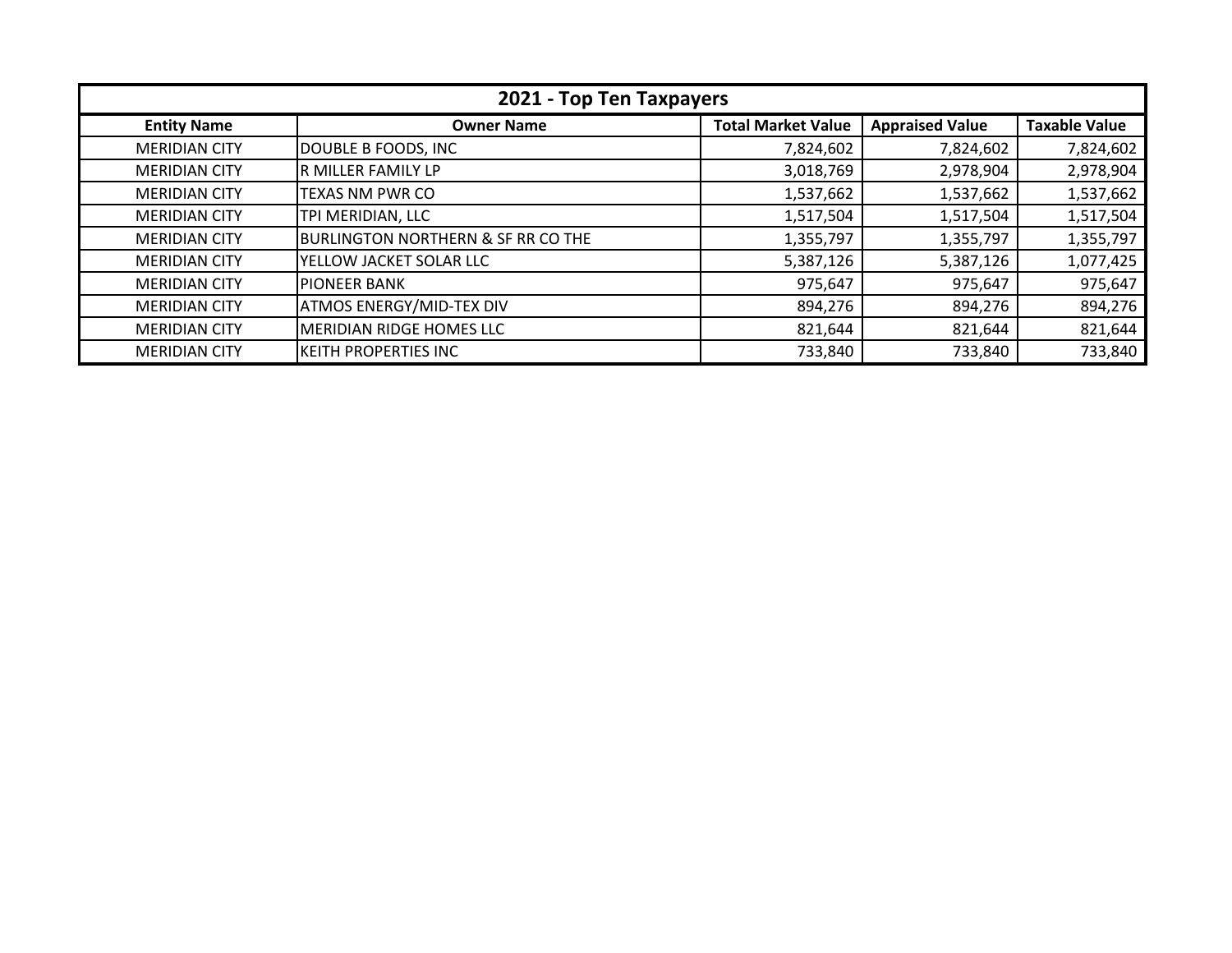| 2021 - Top Ten Taxpayers |                                   |                           |                        |                      |
|--------------------------|-----------------------------------|---------------------------|------------------------|----------------------|
| <b>Entity Name</b>       | <b>Owner Name</b>                 | <b>Total Market Value</b> | <b>Appraised Value</b> | <b>Taxable Value</b> |
| HICO ISD                 | LONE STAR TRANSMISSION            | 2,280,747                 | 2,280,747              | 2,280,747            |
| HICO ISD                 | MORNING STAR FAMILY L P, THE      | 9,941,580                 | 1,513,047              | 1,513,047            |
| HICO ISD                 | <b>BOSQHAM PARK LLC</b>           | 1,096,904                 | 494,500                | 494,500              |
| HICO ISD                 | MULLIN, COREY & JOURDAN           | 432,901                   | 432,901                | 407,901              |
| HICO ISD                 | <b>CLEVELAND, DON &amp; CAROL</b> | 362,568                   | 362,568                | 362,568              |
| HICO ISD                 | KING, JAMES B & ELISA             | 576,256                   | 385,276                | 360,276              |
| HICO ISD                 | MOCHMER, MICHAEL                  | 323,896                   | 323,896                | 323,896              |
| HICO ISD                 | <b>STOVALL, ZACHARY A</b>         | 468,699                   | 341,108                | 316,108              |
| HICO ISD                 | LITTLETON, JODY E                 | 1,238,219                 | 333,064                | 298,064              |
| <b>HICO ISD</b>          | SHULL, JEFFERY D                  | 282,081                   | 282,081                | 282,081              |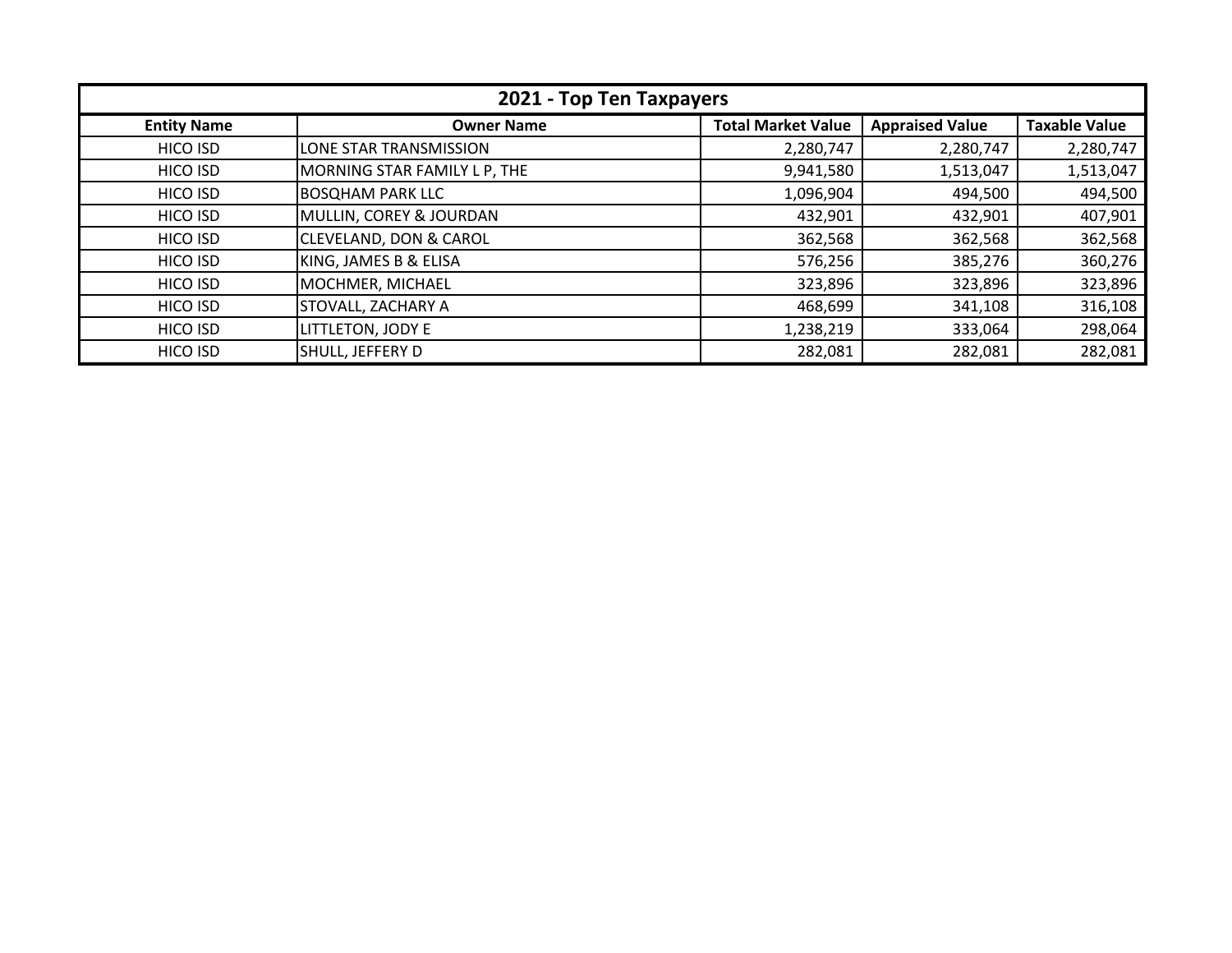| 2021 - Top Ten Taxpayers |                                               |                           |                        |                      |
|--------------------------|-----------------------------------------------|---------------------------|------------------------|----------------------|
| <b>Entity Name</b>       | <b>Owner Name</b>                             | <b>Total Market Value</b> | <b>Appraised Value</b> | <b>Taxable Value</b> |
| <b>MORGAN CITY</b>       | <b>GREEN PROPERTIES, LLC</b>                  | 866,025                   | 866,025                | 866,025              |
| <b>MORGAN CITY</b>       | <b>BURLINGTON NORTHERN &amp; SF RR CO THE</b> | 679,049                   | 679,049                | 679,049              |
| <b>MORGAN CITY</b>       | KINNARD, JAKE D                               | 572,007                   | 572,007                | 572,007              |
| <b>MORGAN CITY</b>       | <b>TEXAS NM PWR CO</b>                        | 425,452                   | 425,452                | 425,452              |
| <b>MORGAN CITY</b>       | NEPAL BROTHERS LLC                            | 380,711                   | 380,711                | 380,711              |
| <b>MORGAN CITY</b>       | ALONZO, JESUS H & LORENA                      | 321,148                   | 321,148                | 321,148              |
| <b>MORGAN CITY</b>       | PAYNE, JASON                                  | 253,306                   | 253,306                | 253,306              |
| <b>MORGAN CITY</b>       | NOORANI, ABDUL R                              | 236,904                   | 236,904                | 236,904              |
| <b>MORGAN CITY</b>       | PAYNE, KELLY D & JOETTA                       | 887,997                   | 227,704                | 227,704              |
| <b>MORGAN CITY</b>       | <b>WHEELER, PAULINE</b>                       | 247,300                   | 224,792                | 224,792              |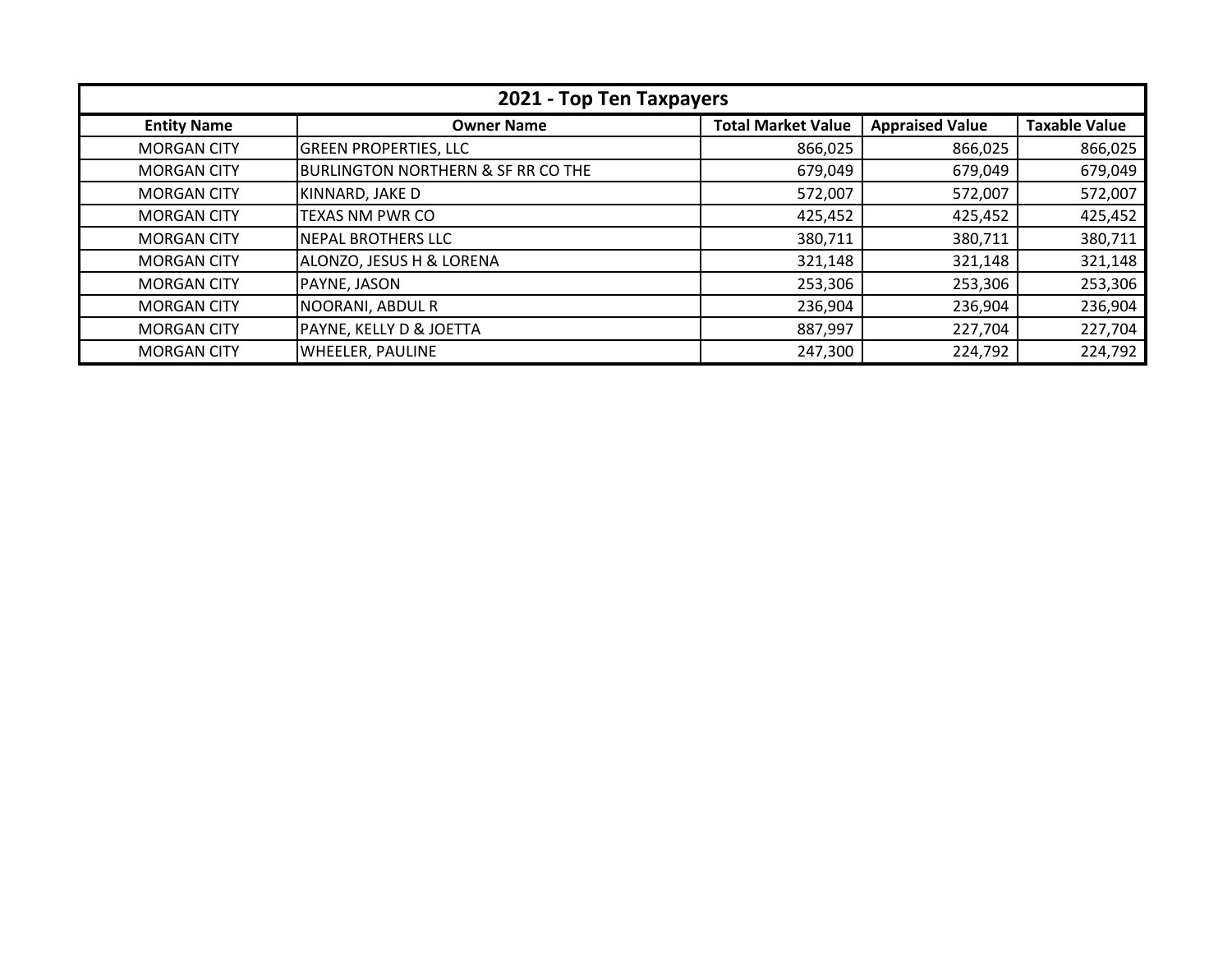| 2021 - Top Ten Taxpayers |                                  |                           |                        |                      |
|--------------------------|----------------------------------|---------------------------|------------------------|----------------------|
| <b>Entity Name</b>       | <b>Owner Name</b>                | <b>Total Market Value</b> | <b>Appraised Value</b> | <b>Taxable Value</b> |
| <b>IREDELL ISD</b>       | <b>LONE STAR TRANSMISSION</b>    | 29,651,538                | 29,651,538             | 29,651,538           |
| <b>IREDELL ISD</b>       | LONE STAR NGL PIPELINE, LP (977) | 8,490,014                 | 8,490,014              | 8,490,014            |
| <b>IREDELL ISD</b>       | 4SES, LLC                        | 15,557,419                | 3,377,613              | 3,377,613            |
| <b>IREDELL ISD</b>       | <b>TEXAS NM PWR CO</b>           | 2,098,015                 | 2,098,015              | 2,098,015            |
| <b>IREDELL ISD</b>       | <b>MESA RANCH PARTNERS LP</b>    | 3,318,965                 | 1,663,511              | 1,663,511            |
| <b>IREDELL ISD</b>       | LAS BRISAS LAND, LLC             | 2,692,566                 | 1,652,794              | 1,652,794            |
| <b>IREDELL ISD</b>       | MILDREN RANCH & CATTLE LLC       | 4,639,251                 | 1,154,482              | 1,154,482            |
| <b>IREDELL ISD</b>       | <b>BFPC BOSQUE COUNTY LTD</b>    | 1,728,661                 | 1,114,156              | 1,114,156            |
| <b>IREDELL ISD</b>       | COOLWATER LAND COMPANY LP        | 8,532,436                 | 1,102,268              | 1,102,268            |
| <b>IREDELL ISD</b>       | <b>ETC TEXAS PIPELINE LTD</b>    | 1,012,673                 | 1,012,673              | 1,012,673            |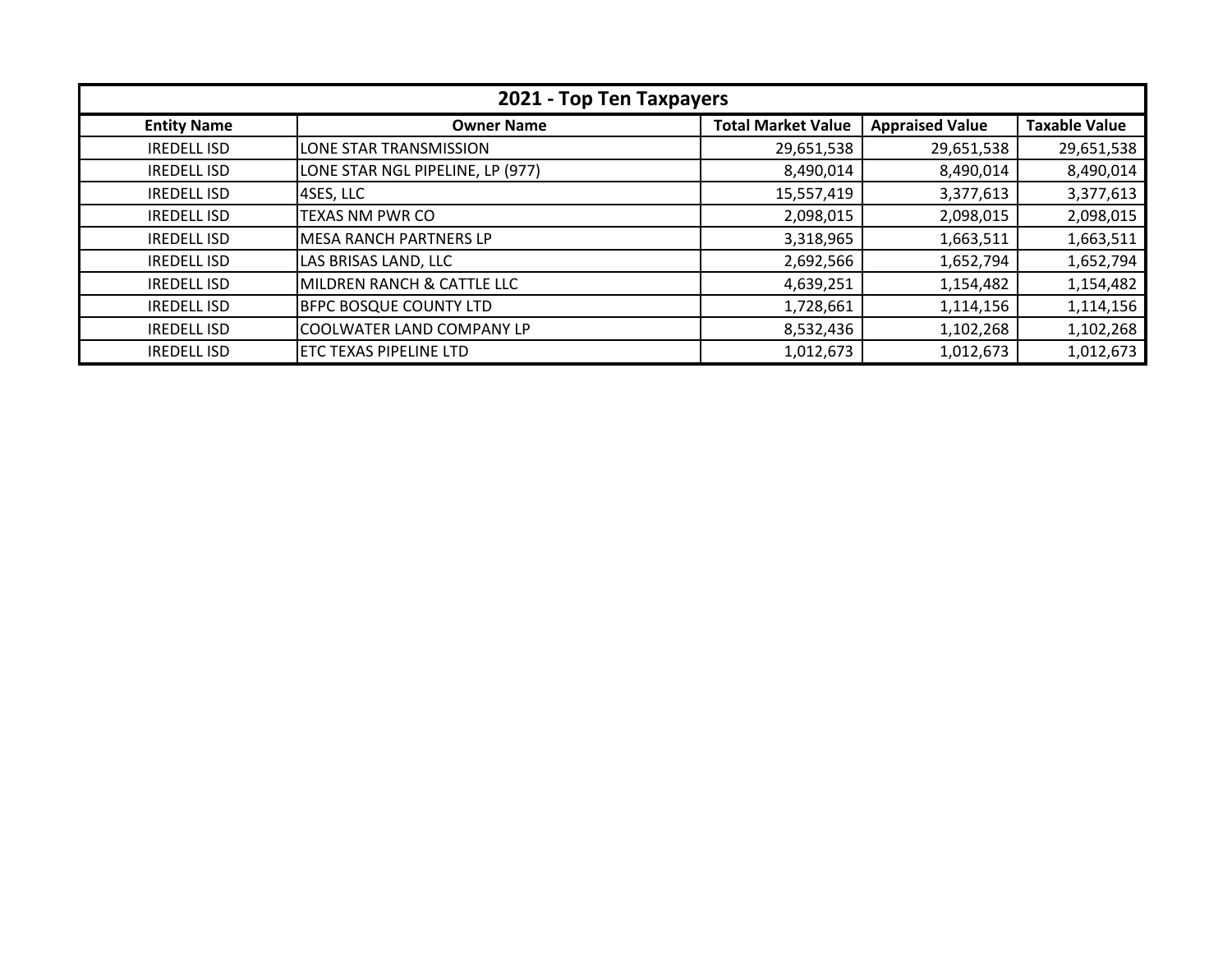| 2021 - Top Ten Taxpayers |                                               |                           |                        |                      |
|--------------------------|-----------------------------------------------|---------------------------|------------------------|----------------------|
| <b>Entity Name</b>       | <b>Owner Name</b>                             | <b>Total Market Value</b> | <b>Appraised Value</b> | <b>Taxable Value</b> |
| <b>VALLEY MILLS CITY</b> | FIRST NATIONAL BANK BOSQUE COUNTY             | 1,136,402                 | 1,136,402              | 1,136,402            |
| <b>VALLEY MILLS CITY</b> | <b>D &amp; E CASTLE HOLDINGS LLC</b>          | 1,007,802                 | 1,007,802              | 1,007,802            |
| <b>VALLEY MILLS CITY</b> | <b>TEXAS NM PWR CO</b>                        | 980,957                   | 980,957                | 980,957              |
| <b>VALLEY MILLS CITY</b> | <b>BURLINGTON NORTHERN &amp; SF RR CO THE</b> | 980,190                   | 980,190                | 980,190              |
| <b>VALLEY MILLS CITY</b> | <b>BROOKSHIRE BROTHERS INC.</b>               | 878,609                   | 878,609                | 878,609              |
| <b>VALLEY MILLS CITY</b> | <b>NUTT, HUBERT B JR</b>                      | 816,144                   | 794,813                | 791,813              |
| <b>VALLEY MILLS CITY</b> | <b>HUNTER HOMES, INC</b>                      | 753,920                   | 753,920                | 753,920              |
| <b>VALLEY MILLS CITY</b> | RAYMOND GARCIA CONSTRUCTION INC               | 721,442                   | 721,442                | 721,442              |
| <b>VALLEY MILLS CITY</b> | <b>SHAMPTON, RENA S &amp; JOHN F</b>          | 569,320                   | 540,007                | 537,007              |
| <b>VALLEY MILLS CITY</b> | <b>SCHUETZ, BRYANT C &amp; BRENDA B</b>       | 468,651                   | 448,552                | 448,552              |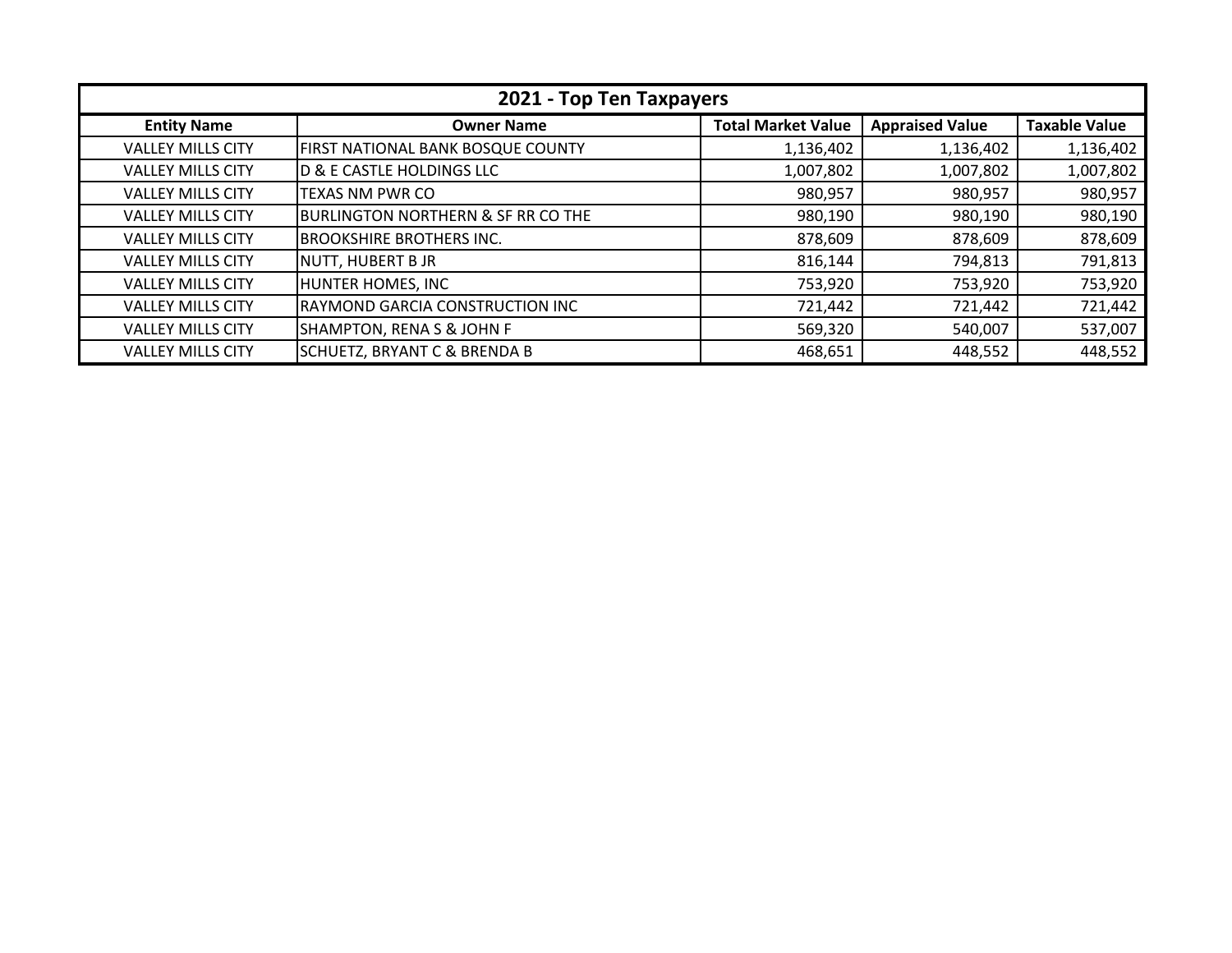| 2021 - Top Ten Taxpayers |                                    |                           |                        |                      |
|--------------------------|------------------------------------|---------------------------|------------------------|----------------------|
| <b>Entity Name</b>       | <b>Owner Name</b>                  | <b>Total Market Value</b> | <b>Appraised Value</b> | <b>Taxable Value</b> |
| JONESBORO ISD            | KETTLER, KEVIN & KRISTINA          | 1,092,011                 | 377,329                | 352,329              |
| JONESBORO ISD            | <b>EDGE, PAUL E</b>                | 905,379                   | 286,950                | 286,950              |
| JONESBORO ISD            | L E BROWN RANCH HOLDINGS LP        | 2,713,557                 | 148,264                | 148,264              |
| JONESBORO ISD            | RICHARDS, VIRGINIA L & AUBREY W JR | 334,626                   | 104,130                | 80,680               |
| JONESBORO ISD            | <b>BELKNAP, MEGAN L</b>            | 54,892                    | 51,211                 | 51,211               |
| JONESBORO ISD            | <b>MASSEY BENTON PARTNERSHIP</b>   | 355,019                   | 5,600                  | 5,600                |
| JONESBORO ISD            | BASHAM RANCH LTD                   | 262,548                   | 5,091                  | 5,091                |
| JONESBORO ISD            | <b>BANRE HOLDINGS LLC</b>          | 204,397                   | 5,046                  | 5,046                |
| JONESBORO ISD            | KOLATH, ANTHONY                    | 291,348                   | 4,092                  | 4,092                |
| <b>JONESBORO ISD</b>     | DANIEL, RICHARD LTE                | 150,050                   | 1,901                  | 1,901                |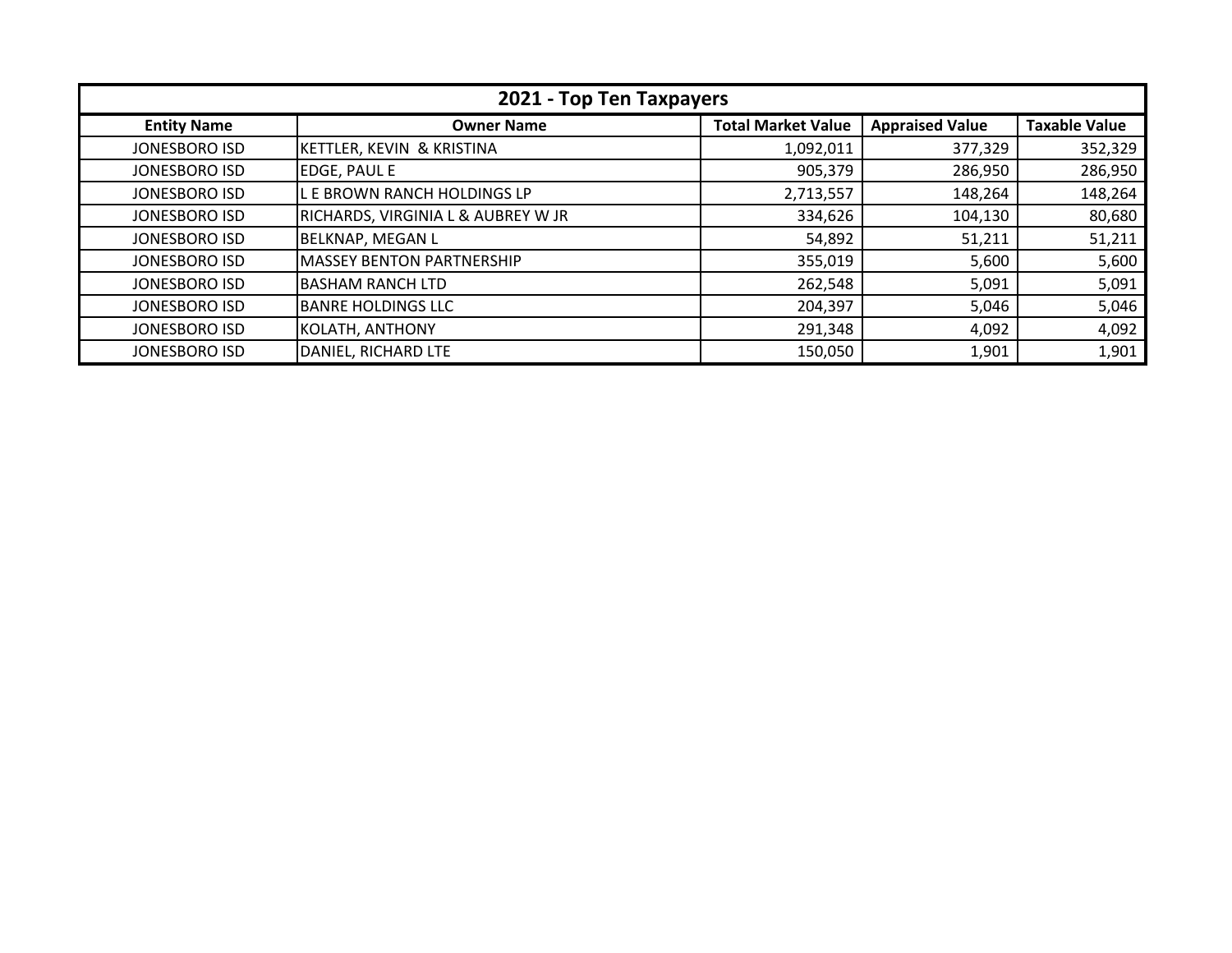| 2021 - Top Ten Taxpayers   |                               |                           |                        |                      |
|----------------------------|-------------------------------|---------------------------|------------------------|----------------------|
| <b>Entity Name</b>         | <b>Owner Name</b>             | <b>Total Market Value</b> | <b>Appraised Value</b> | <b>Taxable Value</b> |
| <b>WALNUT SPRINGS CITY</b> | SHIRALI, SWATHI               | 857,375                   | 857,375                | 857,375              |
| <b>WALNUT SPRINGS CITY</b> | BILLMAN, ROBERT B & JOHNNIE S | 754,442                   | 675,794                | 675,794              |
| <b>WALNUT SPRINGS CITY</b> | <b>TEXAS NM PWR CO</b>        | 636,603                   | 636,603                | 636,603              |
| <b>WALNUT SPRINGS CITY</b> | IRAJ-KALLY CORP               | 519,440                   | 519,440                | 519,440              |
| <b>WALNUT SPRINGS CITY</b> | HILLIARD, JERRY D             | 762,582                   | 416,522                | 416,522              |
| <b>WALNUT SPRINGS CITY</b> | TAYLOR, TOM                   | 376,673                   | 376,673                | 376,673              |
| <b>WALNUT SPRINGS CITY</b> | HAMBY, JAMES P & FLORENCE M   | 348,860                   | 324,008                | 324,008              |
| <b>WALNUT SPRINGS CITY</b> | ULOTH, MARTHA A               | 800,280                   | 314,139                | 314,139              |
| <b>WALNUT SPRINGS CITY</b> | <b>BILLMAN, ROBERT</b>        | 307,693                   | 307,693                | 307,693              |
| <b>WALNUT SPRINGS CITY</b> | CERVANTES SEVILLA, JOSE G     | 276,082                   | 276,082                | 276,082              |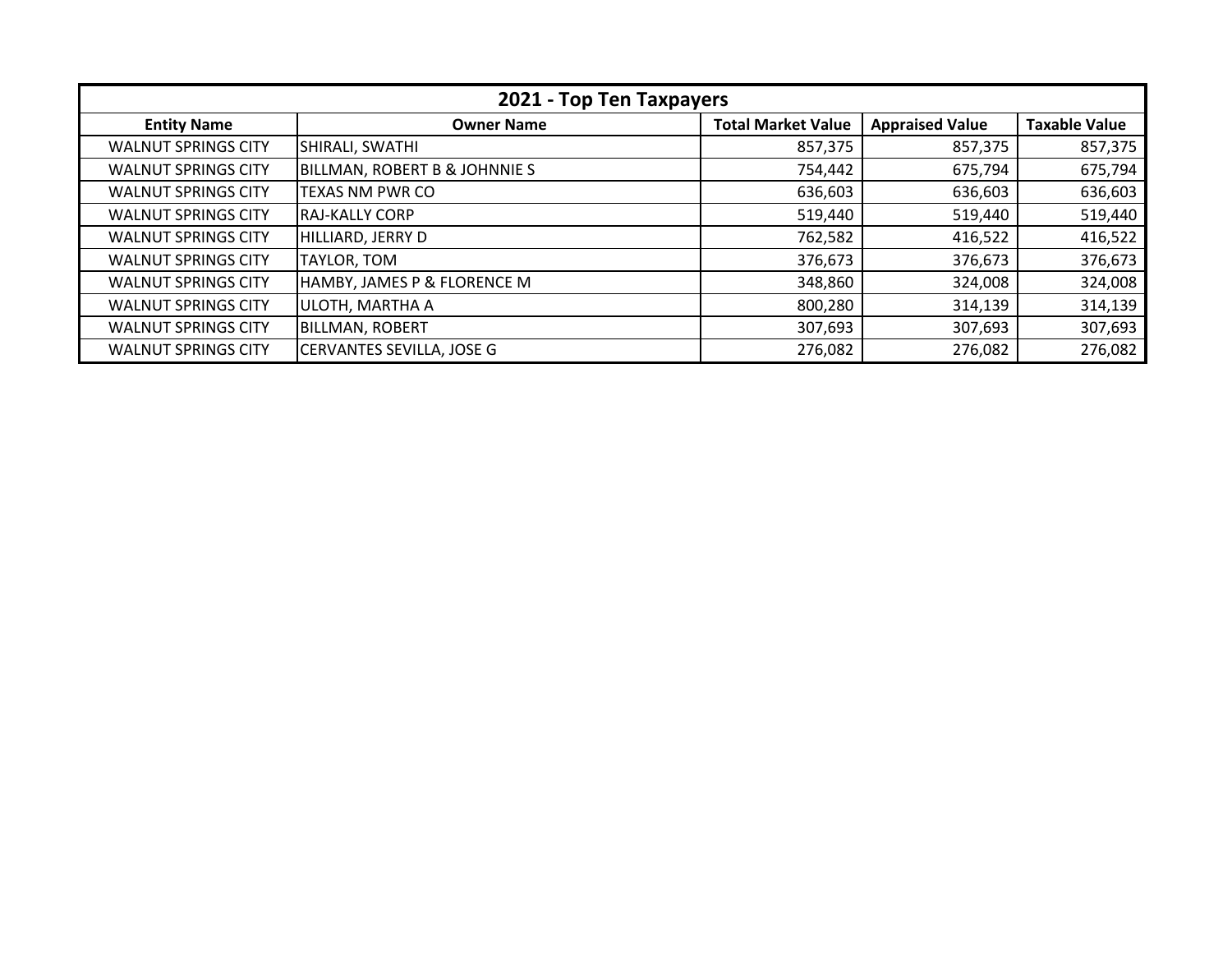| 2021 - Top Ten Taxpayers |                                               |                           |                        |                      |
|--------------------------|-----------------------------------------------|---------------------------|------------------------|----------------------|
| <b>Entity Name</b>       | <b>Owner Name</b>                             | <b>Total Market Value</b> | <b>Appraised Value</b> | <b>Taxable Value</b> |
| <b>KOPPERL ISD</b>       | LONE STAR NGL PIPELINE, LP (977)              | 30,104,863                | 30,104,863             | 30,104,863           |
| <b>KOPPERLISD</b>        | TPE WHITNEY SOLAR LAND HOLDINGS LLC           | 12,349,860                | 12,349,860             | 12,349,860           |
| <b>KOPPERLISD</b>        | <b>ARCOSA AGGREGATES INC</b>                  | 7,260,025                 | 7,260,025              | 7,260,025            |
| <b>KOPPERL ISD</b>       | <b>BURLINGTON NORTHERN &amp; SF RR CO THE</b> | 7,017,997                 | 7,017,997              | 7,017,997            |
| <b>KOPPERLISD</b>        | <b>WAGNER MARITAL TRUST</b>                   | 38,575,357                | 5,627,843              | 5,627,843            |
| <b>KOPPERLISD</b>        | KCM RANCH HOLDINGS LLC                        | 17,078,192                | 3,870,220              | 3,870,220            |
| <b>KOPPERLISD</b>        | TRINITY MATERIALS, INC                        | 16,732,189                | 3,159,739              | 3,159,739            |
| <b>KOPPERLISD</b>        | JONES, KENDALL N                              | 3,338,101                 | 2,226,082              | 2,226,082            |
| <b>KOPPERLISD</b>        | ONCOR ELECTRIC DELIVERY COMPANY LLC           | 2,045,894                 | 2,045,894              | 2,045,894            |
| <b>KOPPERL ISD</b>       | <b>ROCK ROYALTY INC</b>                       | 1,538,331                 | 1,538,331              | 1,538,331            |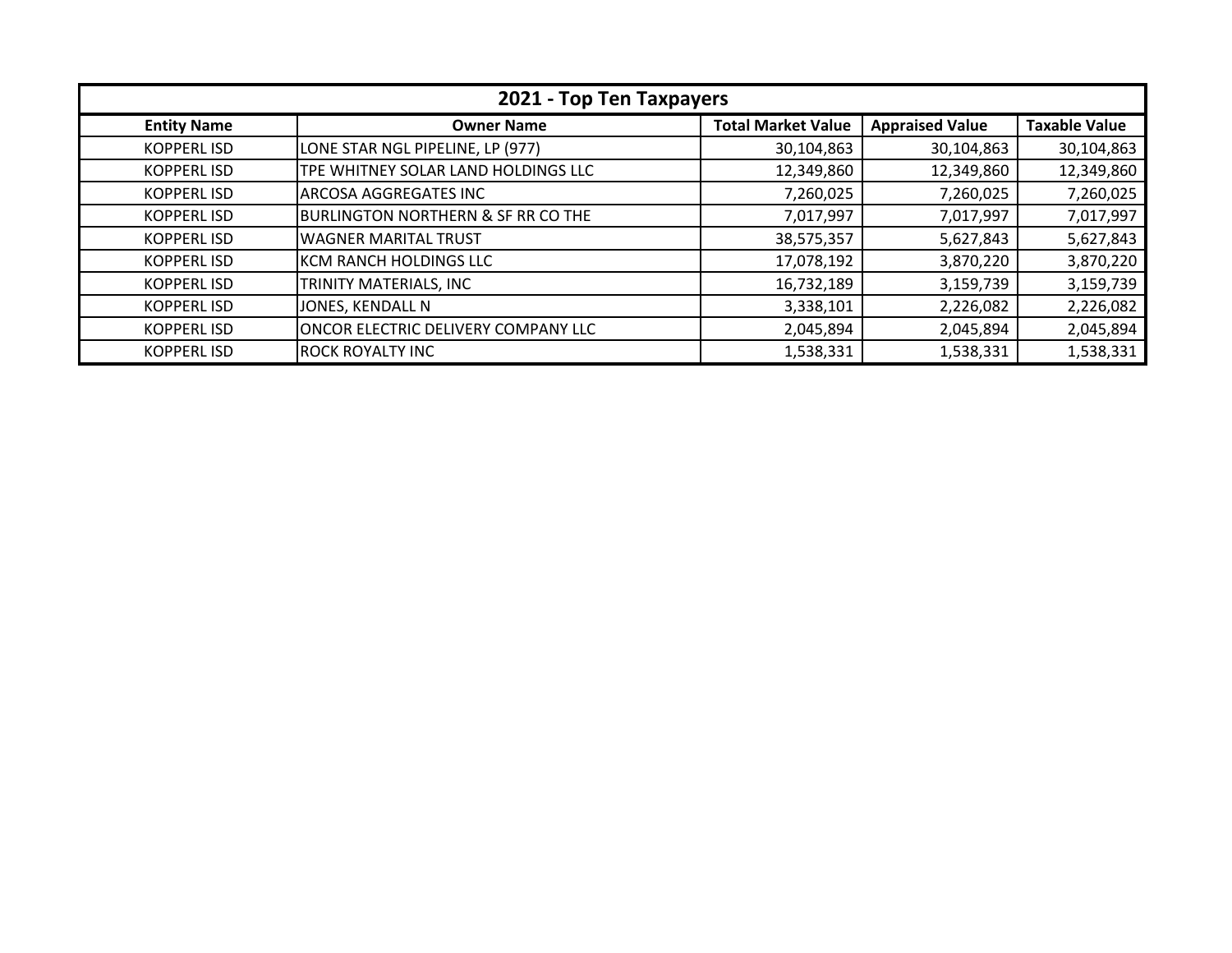| 2021 - Top Ten Taxpayers |                                               |                           |                        |                      |
|--------------------------|-----------------------------------------------|---------------------------|------------------------|----------------------|
| <b>Entity Name</b>       | <b>Owner Name</b>                             | <b>Total Market Value</b> | <b>Appraised Value</b> | <b>Taxable Value</b> |
| <b>MERIDIAN ISD</b>      | <b>BURLINGTON NORTHERN &amp; SF RR CO THE</b> | 9,010,469                 | 9,010,469              | 9,010,469            |
| <b>MERIDIAN ISD</b>      | DOUBLE B FOODS, INC                           | 7,824,602                 | 7,824,602              | 7,824,602            |
| <b>MERIDIAN ISD</b>      | LONE STAR TRANSMISSION                        | 7,107,444                 | 7,107,444              | 7,107,444            |
| <b>MERIDIAN ISD</b>      | YELLOW JACKET SOLAR LLC                       | 5,387,126                 | 5,387,126              | 5,387,126            |
| <b>MERIDIAN ISD</b>      | <b>ATMOS ENERGY/MID-TEX DIV</b>               | 4,245,006                 | 4,245,006              | 4,245,006            |
| <b>MERIDIAN ISD</b>      | WEBB, CLAYTON & ADAIR                         | 3,656,649                 | 3,552,289              | 3,552,289            |
| <b>MERIDIAN ISD</b>      | TEXAS NM PWR CO                               | 2,996,495                 | 2,996,495              | 2,996,495            |
| <b>MERIDIAN ISD</b>      | R MILLER FAMILY LP                            | 3,018,769                 | 2,978,904              | 2,978,904            |
| <b>MERIDIAN ISD</b>      | <b>KRK REAL ESTATE LLC</b>                    | 2,838,987                 | 2,776,924              | 2,776,924            |
| <b>MERIDIAN ISD</b>      | BERG, DONALD A & BELLE S                      | 2,750,492                 | 2,750,492              | 2,750,492            |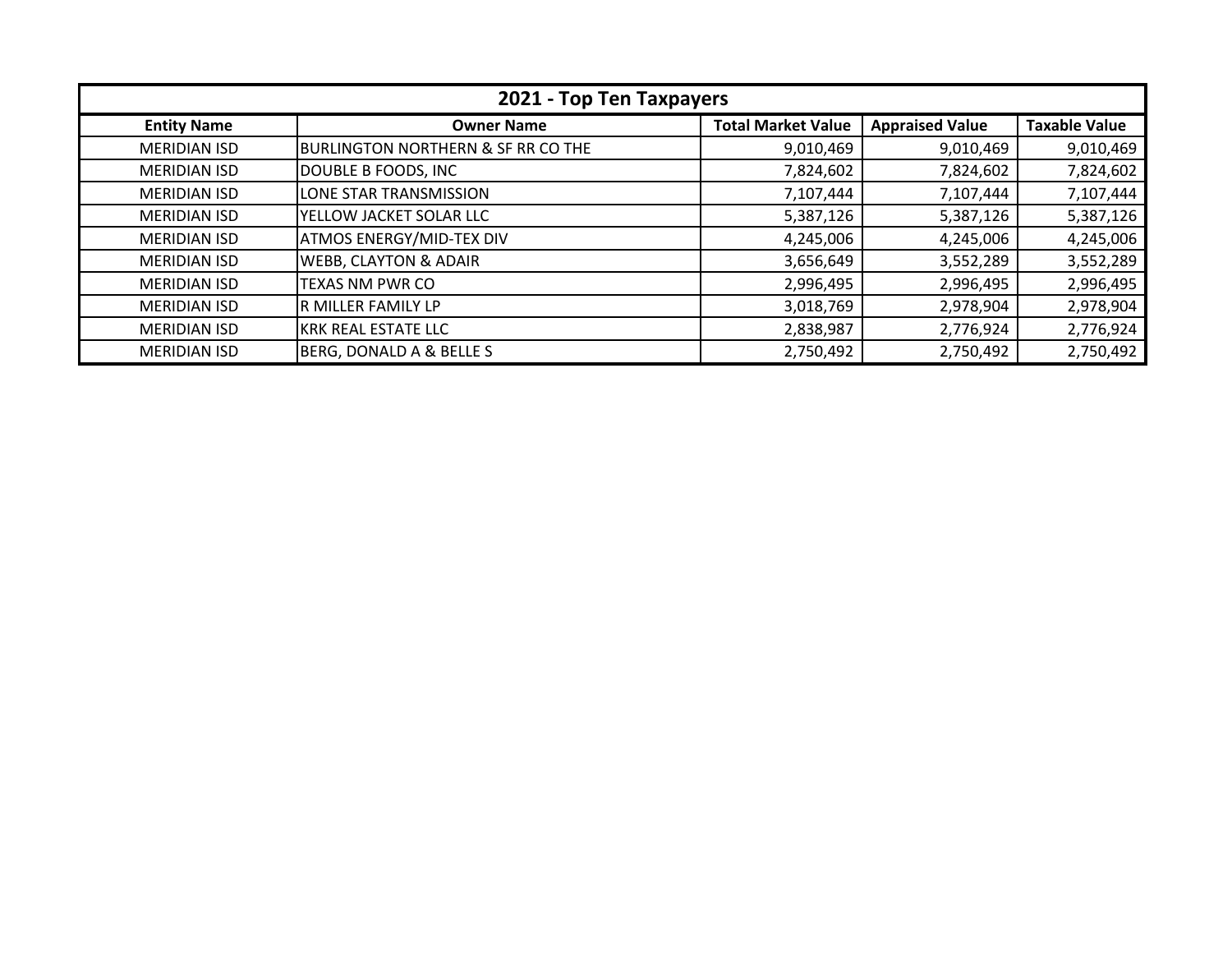| 2021 - Top Ten Taxpayers |                                       |                           |                        |                      |
|--------------------------|---------------------------------------|---------------------------|------------------------|----------------------|
| <b>Entity Name</b>       | <b>Owner Name</b>                     | <b>Total Market Value</b> | <b>Appraised Value</b> | <b>Taxable Value</b> |
| <b>MORGAN ISD</b>        | BURLINGTON NORTHERN & SF RR CO THE    | 5,147,238                 | 5,147,238              | 5,147,238            |
| <b>MORGAN ISD</b>        | LONE STAR NGL PIPELINE, LP (977)      | 3,152,255                 | 3,152,255              | 3,152,255            |
| <b>MORGAN ISD</b>        | <b>STRIPER LAND COMPANY LTD</b>       | 2,240,581                 | 2,240,581              | 2,240,581            |
| <b>MORGAN ISD</b>        | WALKER, JOE LAND & CATTLE CO LTD      | 15,520,086                | 1,446,960              | 1,446,960            |
| <b>MORGAN ISD</b>        | <b>MARC MYERS FAM PARTNERSHIP LTD</b> | 21,142,437                | 1,428,053              | 1,428,053            |
| <b>MORGAN ISD</b>        | VANECEK, MICHAEL J & JO BETH          | 5,520,577                 | 1,448,215              | 1,413,215            |
| <b>MORGAN ISD</b>        | ONCOR ELECTRIC DELIVERY COMPANY LLC   | 1,150,617                 | 1,150,617              | 1,150,617            |
| <b>MORGAN ISD</b>        | LONDRIGAN, ROBERT JOHN JR             | 1,007,539                 | 1,007,539              | 1,007,539            |
| <b>MORGAN ISD</b>        | <b>TEXAS NM PWR CO</b>                | 988,130                   | 988,130                | 988,130              |
| <b>MORGAN ISD</b>        | <b>GUTHRIE, DON W &amp; RUTH ANN</b>  | 7,350,696                 | 900,811                | 900,811              |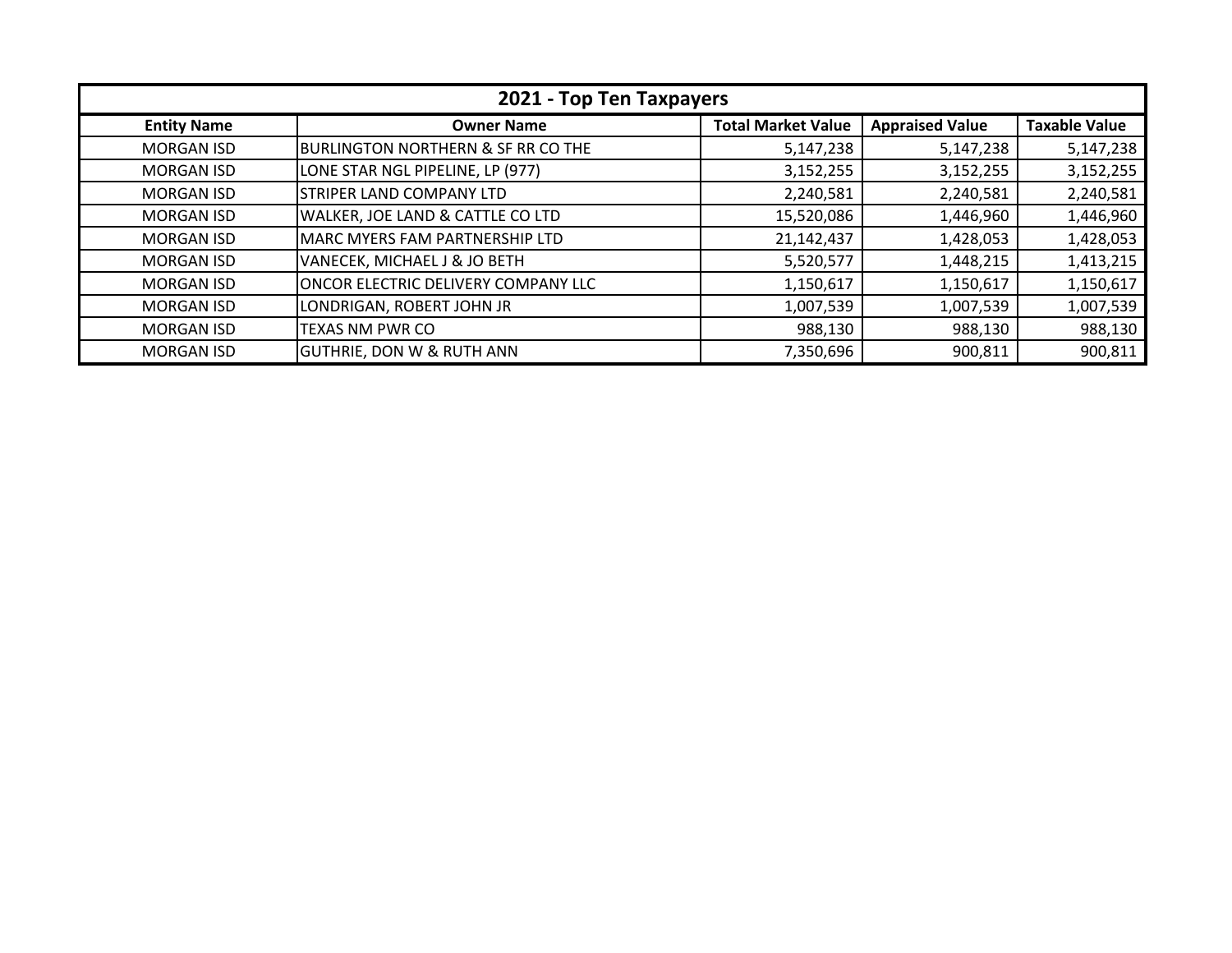| 2021 - Top Ten Taxpayers |                                               |                           |                        |                      |
|--------------------------|-----------------------------------------------|---------------------------|------------------------|----------------------|
| <b>Entity Name</b>       | <b>Owner Name</b>                             | <b>Total Market Value</b> | <b>Appraised Value</b> | <b>Taxable Value</b> |
| <b>VALLEY MILLS ISD</b>  | LHOIST NORTH AMERICA OF TEXAS, LTD            | 36,990,969                | 34,853,559             | 34,853,559           |
| <b>VALLEY MILLS ISD</b>  | <b>BURLINGTON NORTHERN &amp; SF RR CO THE</b> | 5,202,785                 | 5,202,785              | 5,202,785            |
| <b>VALLEY MILLS ISD</b>  | CHEMICAL LIME INC SOUTHWEST PP                | 3,812,329                 | 3,812,329              | 3,812,329            |
| <b>VALLEY MILLS ISD</b>  | <b>TEXAS NM PWR CO</b>                        | 3,611,348                 | 3,611,348              | 3,611,348            |
| <b>VALLEY MILLS ISD</b>  | <b>BYFORD MACHINE TOOL INC</b>                | 2,292,541                 | 2,292,541              | 2,292,541            |
| <b>VALLEY MILLS ISD</b>  | CHEMICAL LIME LTD                             | 2,658,572                 | 2,268,855              | 2,268,855            |
| <b>VALLEY MILLS ISD</b>  | <b>ATMOS ENERGY/MID-TEX DIV</b>               | 1,722,719                 | 1,722,719              | 1,722,719            |
| <b>VALLEY MILLS ISD</b>  | PENSKE TRUCK LEASING CO, LP                   | 1,500,814                 | 1,500,814              | 1,500,814            |
| <b>VALLEY MILLS ISD</b>  | EVANS, CLIFFORD J & (LILLIAN)                 | 2,418,712                 | 1,228,260              | 1,193,260            |
| <b>VALLEY MILLS ISD</b>  | MIDCONTINENT LIVESTOCK SUPPLEMENTS, INC       | 1,173,010                 | 1,173,010              | 1,173,010            |